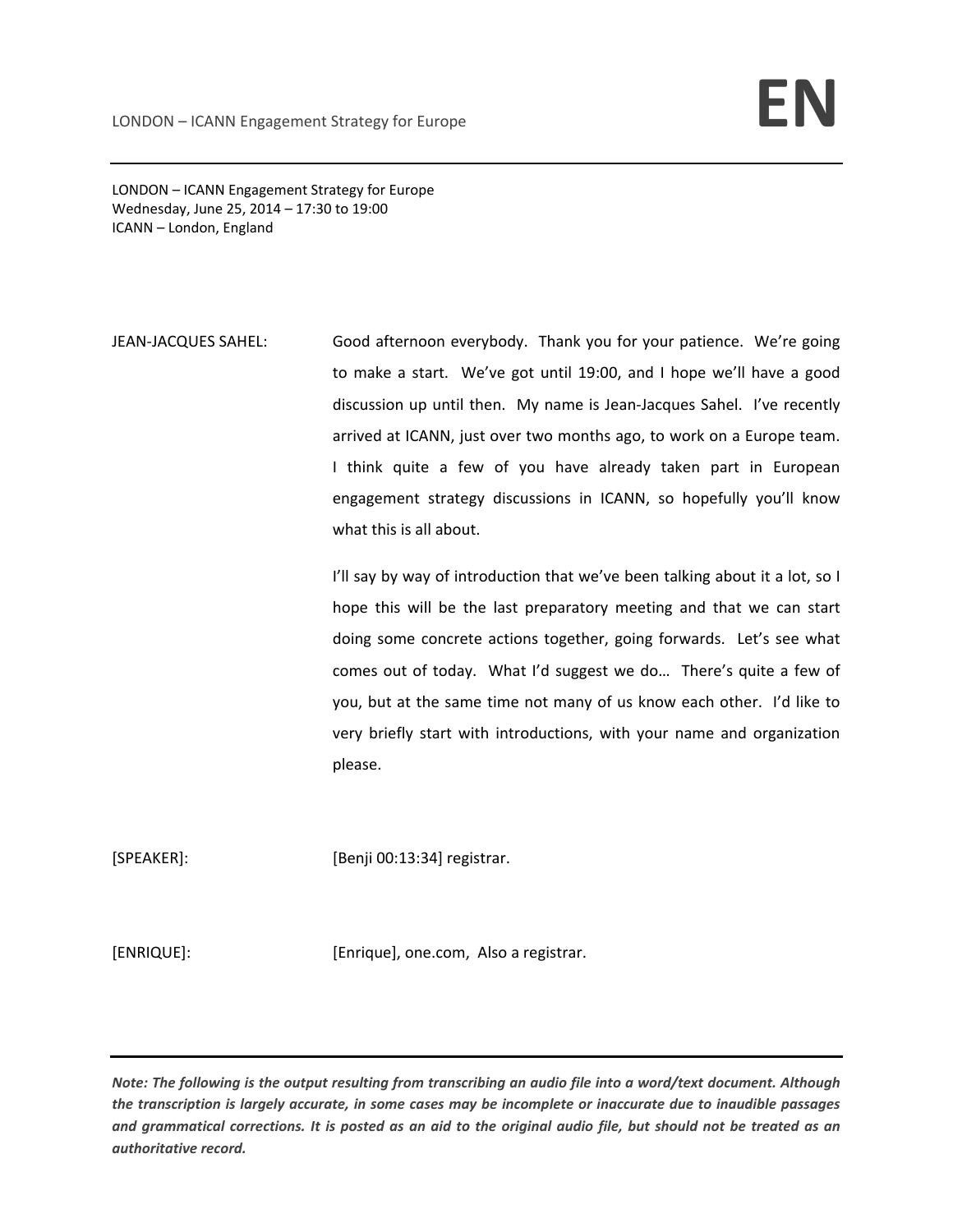| THOMAS:                    | Thomas. One.com. Also a registrar.                                                                    |
|----------------------------|-------------------------------------------------------------------------------------------------------|
| STEFANIA MILAN:            | Stefania, Non Commercial User Constituency. Netherlands.                                              |
| [ALEX DEFAGE]:             | [Alex Defage], researcher at [cyber strategy].                                                        |
| <b>OKSANA PRYKHODKO:</b>   | Oksana Prykhodko, European Media Platform.                                                            |
| <b>ANDREA BECCALLI:</b>    | Andrea Beccalli. I'm the ICANN Brussels Regional Manager.                                             |
| <b>CHRIS BUCKRIDGE:</b>    | Chris Buckridge. I'm at RIPE NCC.                                                                     |
| <b>PAUL RENDEK:</b>        | My name is Paul Rendek. I'm with the RIPE NCC.                                                        |
| <b>SANDRA HOFERICHTER:</b> | My name is Sandra Hoferichter. I'm here with ALAC with the EURALO<br>and doing the EURODIG In Europe! |
| <b>CHRISTOPH BRUCH:</b>    | Christoph Bruch. German Civil Liberties Union.                                                        |

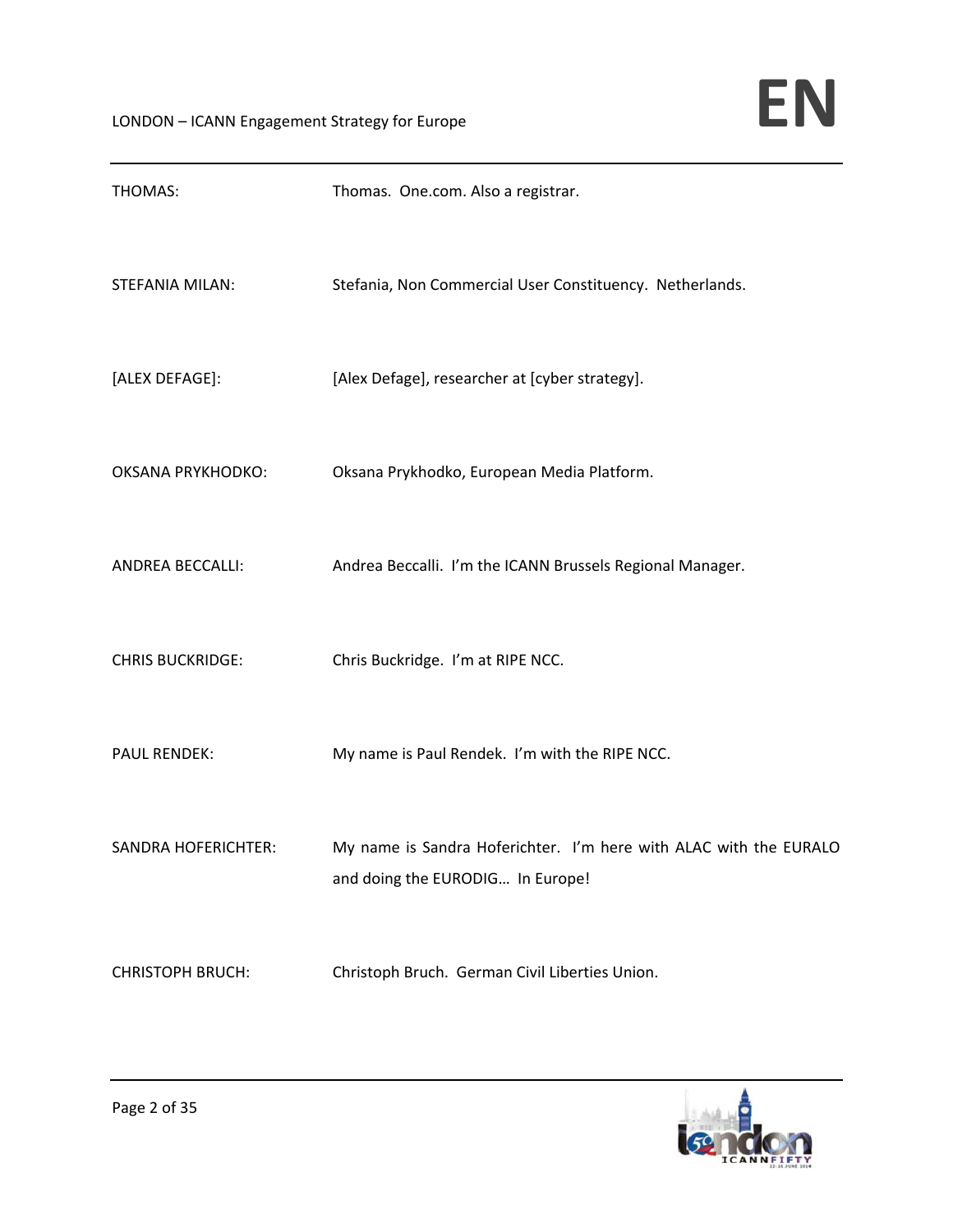| <b>DAN ROGERS:</b>        | Dan Rogers, Paragon Internet Group, registrar.                   |
|---------------------------|------------------------------------------------------------------|
| <b>CHRIS CHAPLOW:</b>     | Chris Chaplow, [unclear.com 00:14:45] and Business Constituency. |
| <b>CHRIS MASON:</b>       | Chris Mason, Xlsx Solutions.                                     |
| SPEAKER:                  | [unclear], SIDN.                                                 |
| [MARTIN SEAMAN]:          | [Martin Seaman], SIDN.                                           |
| <b>DANIEL KALCHEV:</b>    | Daniel Kalchev, register of .bg.                                 |
| SPEAKER:                  | [unclear 00:15:06], EURALO.                                      |
| SPEAKER:                  | [unclear], Romania.                                              |
| <b>ANNETTE MUEHLBERG:</b> | Annette Muehlberg, EURALO, ATLAS II.                             |
| <b>SAM FRANCIS:</b>       | Sam Francis, London Internet Exchange.                           |

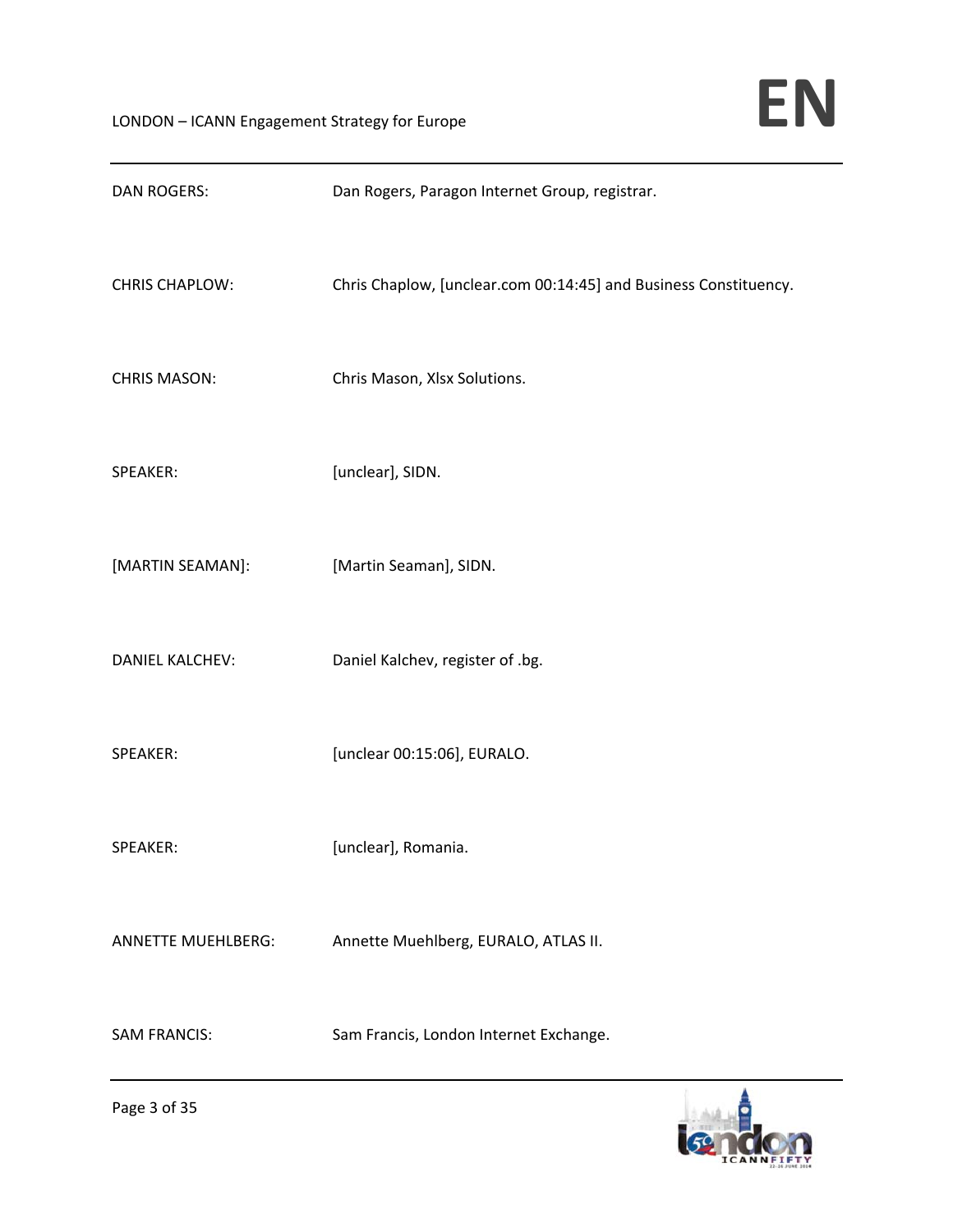| <b>SHEILA SHAW:</b>    | Sheila Shaw, Astutium UK registrar.                                                                                                                      |
|------------------------|----------------------------------------------------------------------------------------------------------------------------------------------------------|
| [MARID BLODIVA]:       | [00:15:27] from Internet Society.                                                                                                                        |
| JEREMY [BALE]:         | Jeremy [Bale], independent consultant.                                                                                                                   |
| <b>BARRY [LEIBER]:</b> | Barry [Leiber], [unclear].                                                                                                                               |
| SPEAKER:               | [unclear], ICANN.                                                                                                                                        |
| WOLF LUDWIG:           | Wolf Ludwig, EURALO.                                                                                                                                     |
| SPEAKER:               | [unclear CENTR?]                                                                                                                                         |
| <b>PATRICK DODSON:</b> | Patrick Dodson, [exploring 00:16:09] and working with ICANN.                                                                                             |
| JEAN-JACQUES SAHEL:    | Okay. Thank you all very much for coming. If the air conditioning works<br>better, please feel free to join us at the table. I'm sorry there's no coffee |

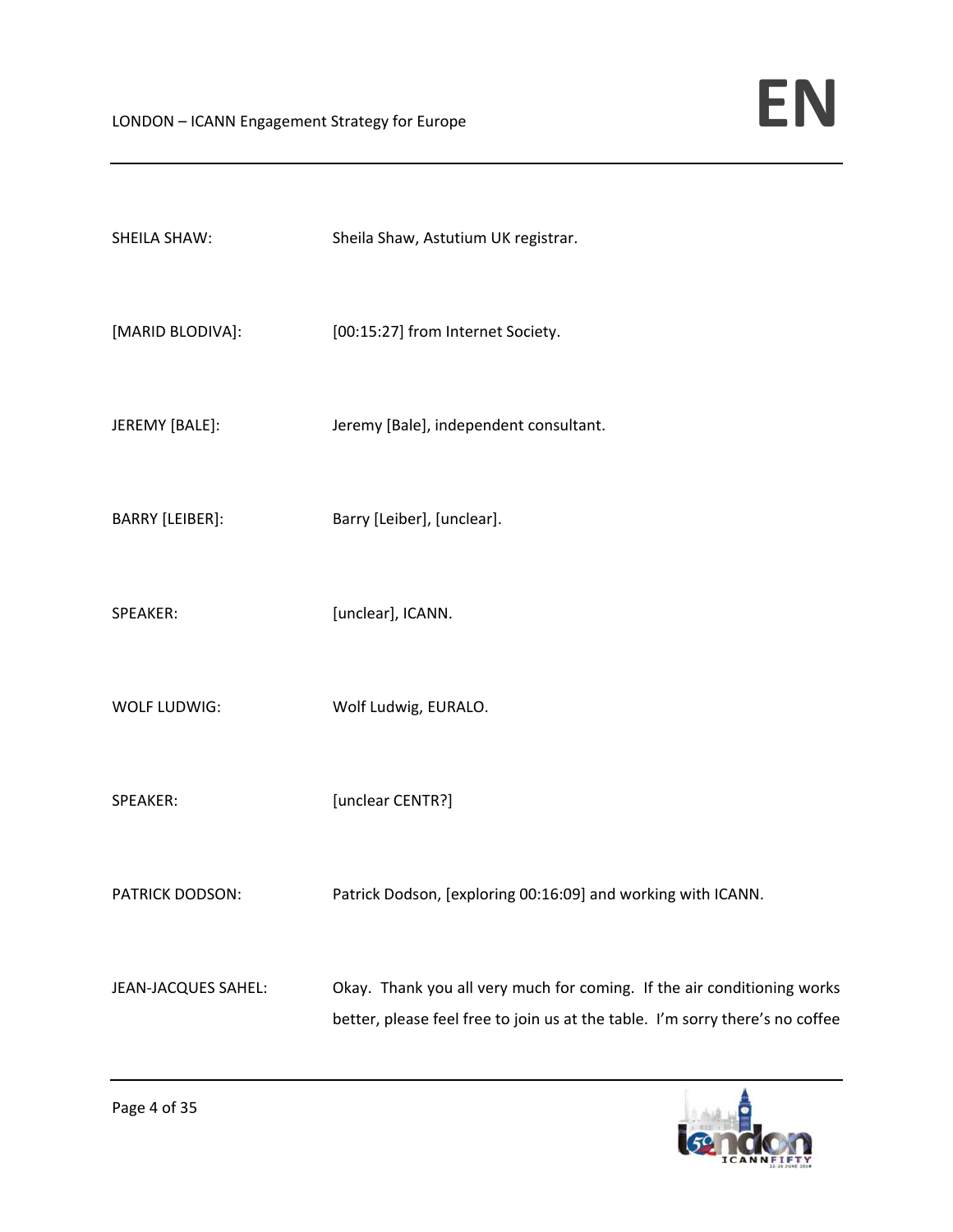or tea. There are some logistical issues, but we'll sort that out next time. If we just move on with just a quick overview of what we'd like to touch on today. I'll show missions and objectives, as ICANN, as the ICANN community in Europe. That's the overall topic.

What we thought would be useful was to give you an update on context on what's been happening recently, and some of the big ticket items for the rest of the year. Just a quick recap also on the current ICANN evolution. You'll hear a lot about it tomorrow in plenary sessions, but I thought it would be useful to give you a quick heads‐up. Then we move onto talk again about the European Engagement Strategy.

This is now new for many of us. It's relatively new to me, as a newcomer to ICANN. People have been talking about a European Engagement Strategy since ICANN 47, so it's a couple of years, a year and a half. We'll recap what input we've had so far, the discussions and ideas that have come out. Then Andrea will take you through the online survey that we did on the strategy in the last two or three months. That helped go deeper into some of the ideas that were discussed at previous ICANN Meetings.

Then as fourth and fifth items I'd like to throw a couple of ideas on the table and then discuss with you all, because I'm glad to see there are representatives of all stakeholder groups around the table. We'll try and come to some more concrete ideas on how we should move forward. I'll pause for a second to see if there are any particular points, questions or ideas. Any other items that you'd suggest, or starting statement? Okay.

If we just move onto the next slide. I'll be very brief, because I think most of you are fully aware that recently we had Net Mundial, which

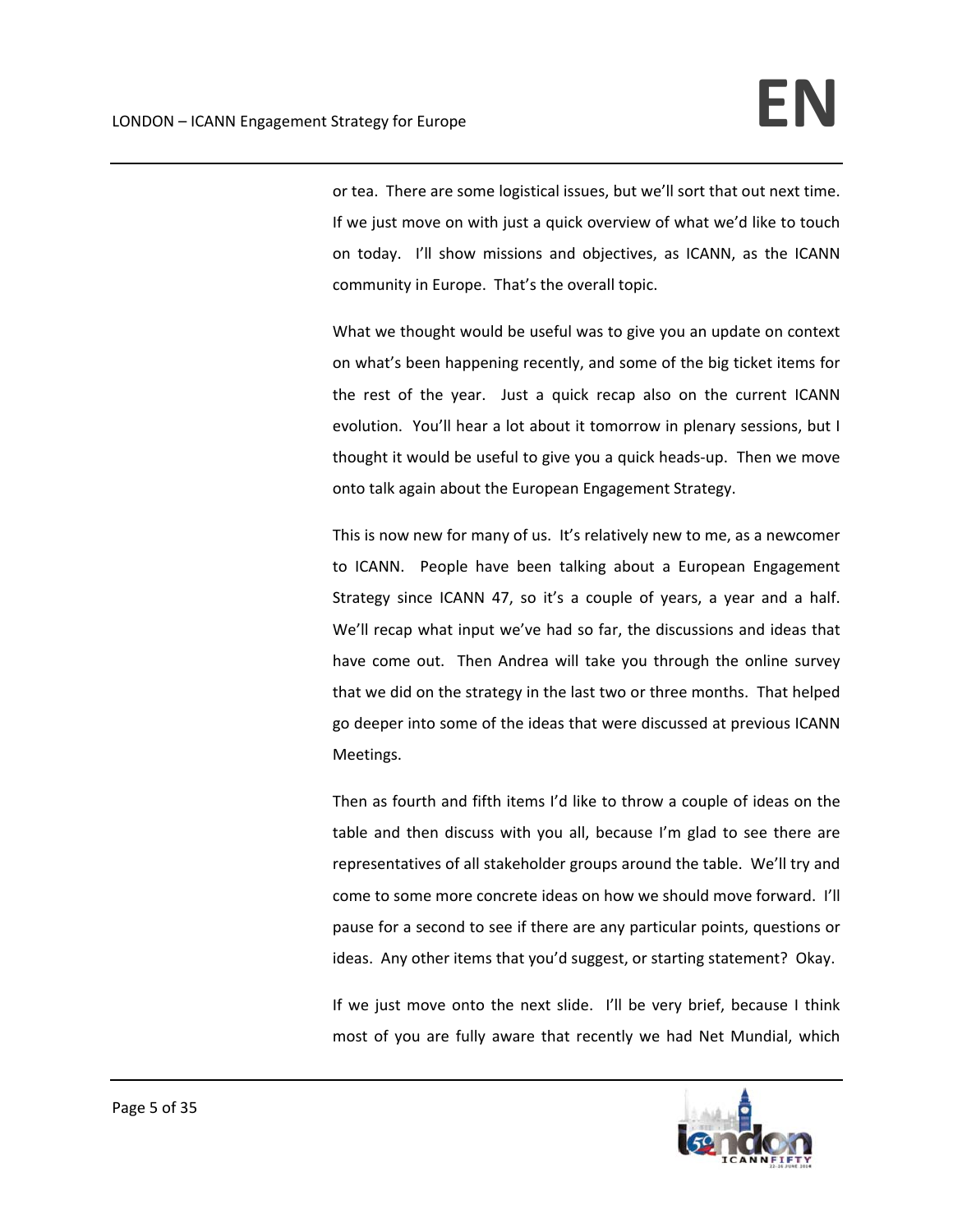released a number of principles and a roadmap for wider Internet governance, of all those aspects that touch on ICANN. What was interesting in that meeting was that this was one of the first few genuine international meetings that tried to embody the multistakeholder model, a little bit like ICANN does with the various stakeholder groups represented and able to go to the microphone and either ask questions or suggest comments directly.

Then just a few weeks after that there was a High-Level Panel on Internet Governance, Chaired by the Estonian President, which reported with a number of ideas for how to evolve Internet governance. Importantly, in March, as I think you all know, the US announced it would intend to transition its oversight function of the IANA function to the global multistakeholder community.

On the back of that we also started a review of accountability for ICANN to make sure that with this transition we had the right capabilities and processes in place. Then we continued to globalize ICANN. Today's session is very much about globalizing ICANN, and we'll discuss that as we talk particularly about some of the survey results and some of the previous discussions we had about making sure ICANN is truly representative in the many meanings of the word.

Looking ahead, some big dates this week, which is pretty amazing. You might know there's around 3,500 people that have registered for this meeting, and there's 3,000 that have actually showed up at the hotel. This is the largest ICANN Meeting every, by a long shot. We had 2,400 in Beijing and we thought that record would stay for a while. No, London has done it. It looks like it's also done it with a real wide variety of

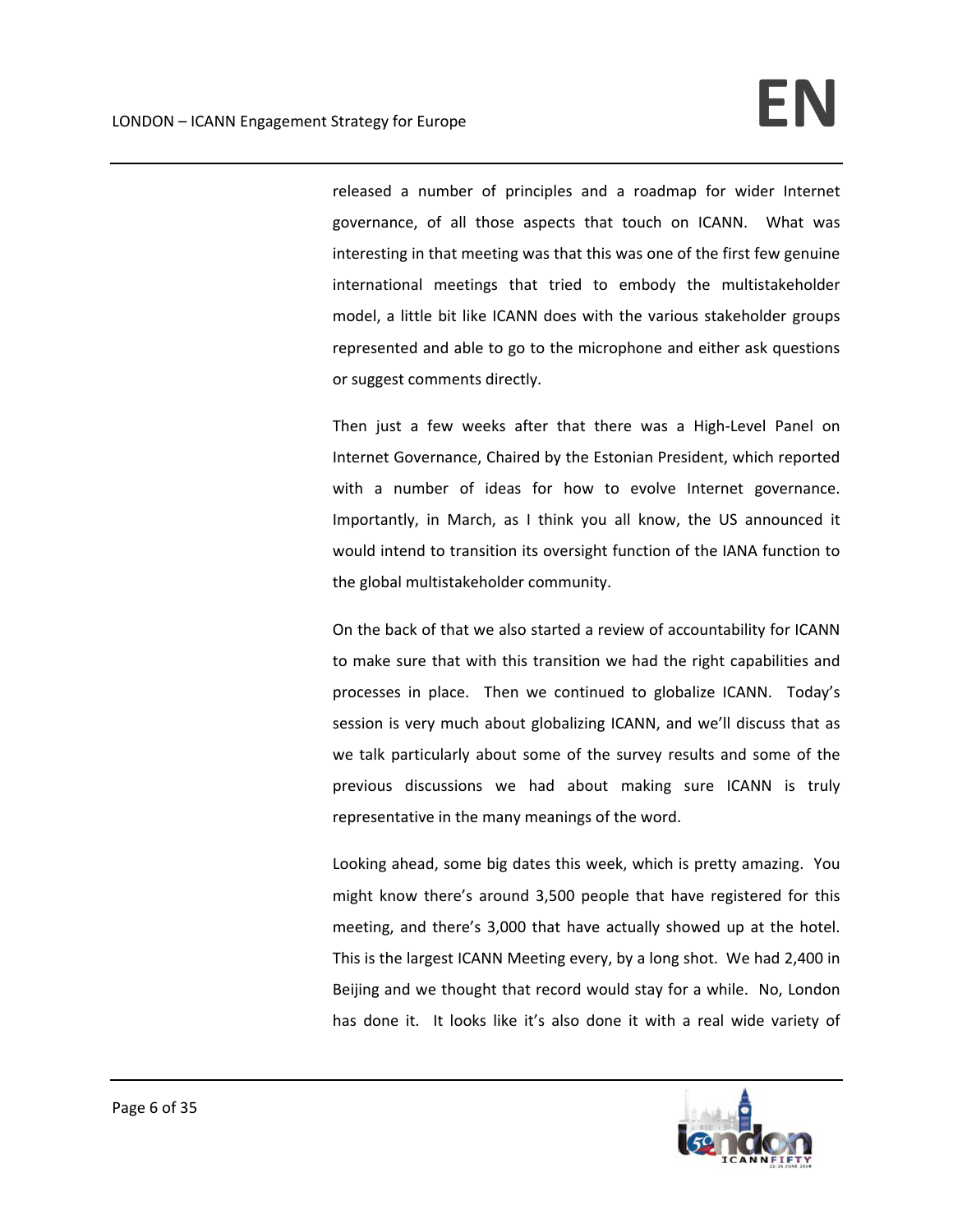people present and a wide geographic representation. It seems to be very positive in that sense.

A few other key date – the Annual IGF, to which I hope a lot of you will come, because it's not far from our shores. It's in Istanbul in early September. The registrations are open for this one, so please go there. It should be packed. There are a huge number of workshops proposed across a huge number of issues. It's going to be one of the big next steps in taking forward the Net Mundial outcome, we hope, so a pretty good meeting.

ICANN 51 of course. Then some of us will be interested in the ITU Plenipotentiary Conference in late October in Korea, which will touch on Internet-related issues. Then we've got the end of the current contractual arrangements between ICANN and the US Government in September 2015. By the end of 2015 we'll have had a review by the UN General Assembly of the WSIS.

Generally, over the next year of so, we'll be taking forward the outcomes of the Net Mundial. That's some of the key dates ahead of us. I'll pause here for a second to see if there's any comments or questions. Okay. The great thing about not talking close to the microphone is that no one hears me so no question can be asked. Two or three slides to recap on ICANN accountability, just because although there are discussions tomorrow, it's important that people are up to date and able to contribute within a timeline.

I'm not going to read everything on here, because a lot of you have heard it already, and you'll hear much more about it tomorrow. I'll mention again that the public comment on process, terms of reference

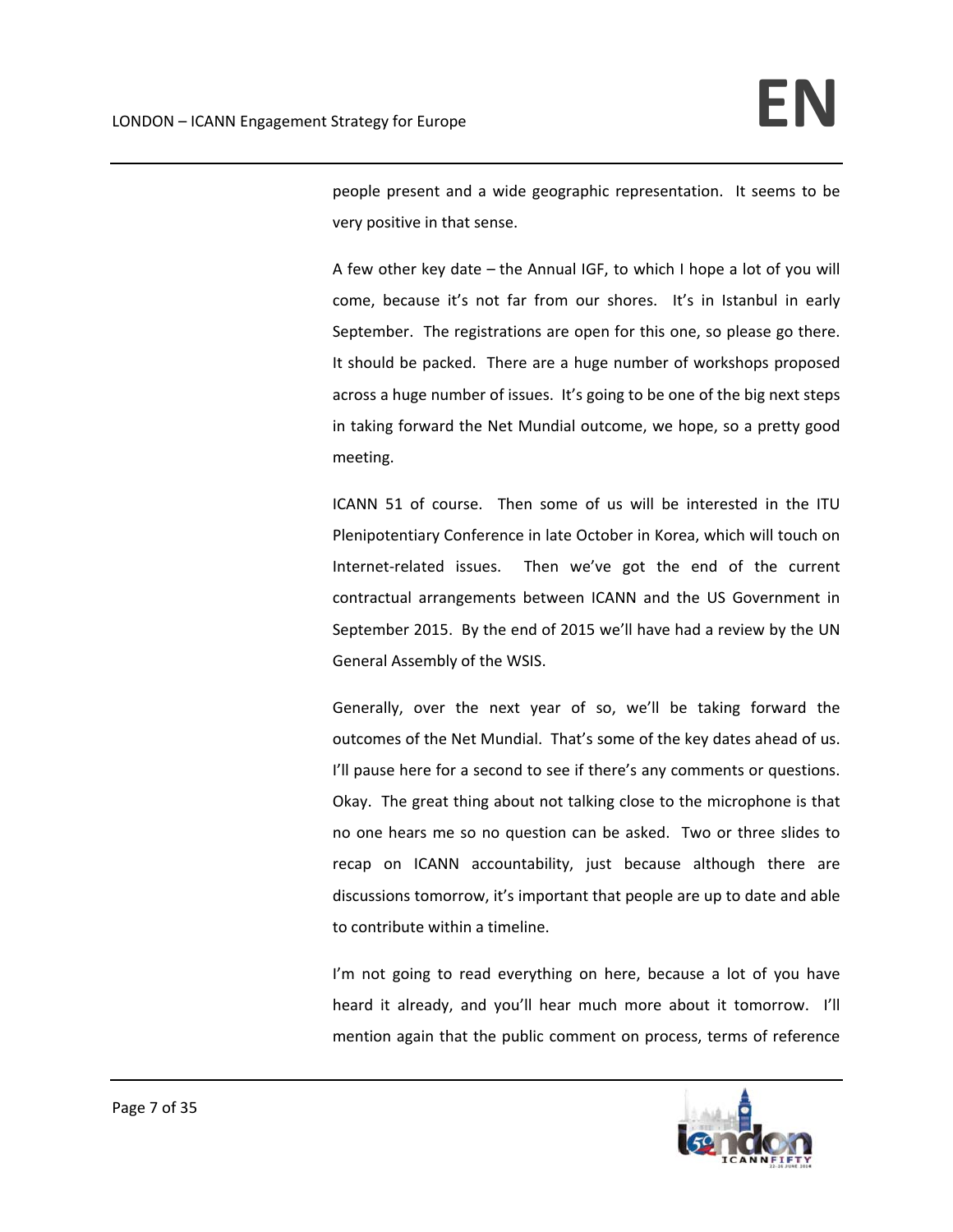and inventory ends on  $27<sup>th</sup>$  of June. If you wanted to respond you've got one more day to do so. I thought it would be useful to mention it again, one last time, for a final push.

On the transition from the NTIA Stewardship, a Coordination Group will be formed in the coming days. On the accountability side it will be a Working Group formed of both community members and external SMEs. There will be probably be one person in charge of Board Liaison. I think we're talking about 27 Members of that Working Group. The Working Group will coordinate very much the community [down 00:24:07].

It will be then very much driving the whole process and coming up over the coming months with effectively a blueprint for any accountability changes and evolutions that need to happen. Now, there will be quite a number of areas that people can look at within the accountability review. You can see them listed here. it goes across a wide spectrum of issues, all the way from technical operations to economics, risk management, competition issues, innovation, etcetera.

An important thing to remember is that although there is a public comment that's closing tomorrow, this is an ongoing process, so there will be as many interactions with the Working Group over the coming months, and various points at which further input and feedback will be sought. How to join the discussion, to sum it up, tomorrow we'll have this big meeting in Plenary. Sorry, I'm getting the dates wrong.

It's Friday the public comments ends. Tomorrow is the discussion, mainly from 10:30 to 12:30 for accountability, and I believe we're touching on NTIA transition again in the afternoon. I thought it would be useful to put that up there, to make sure everyone knows what

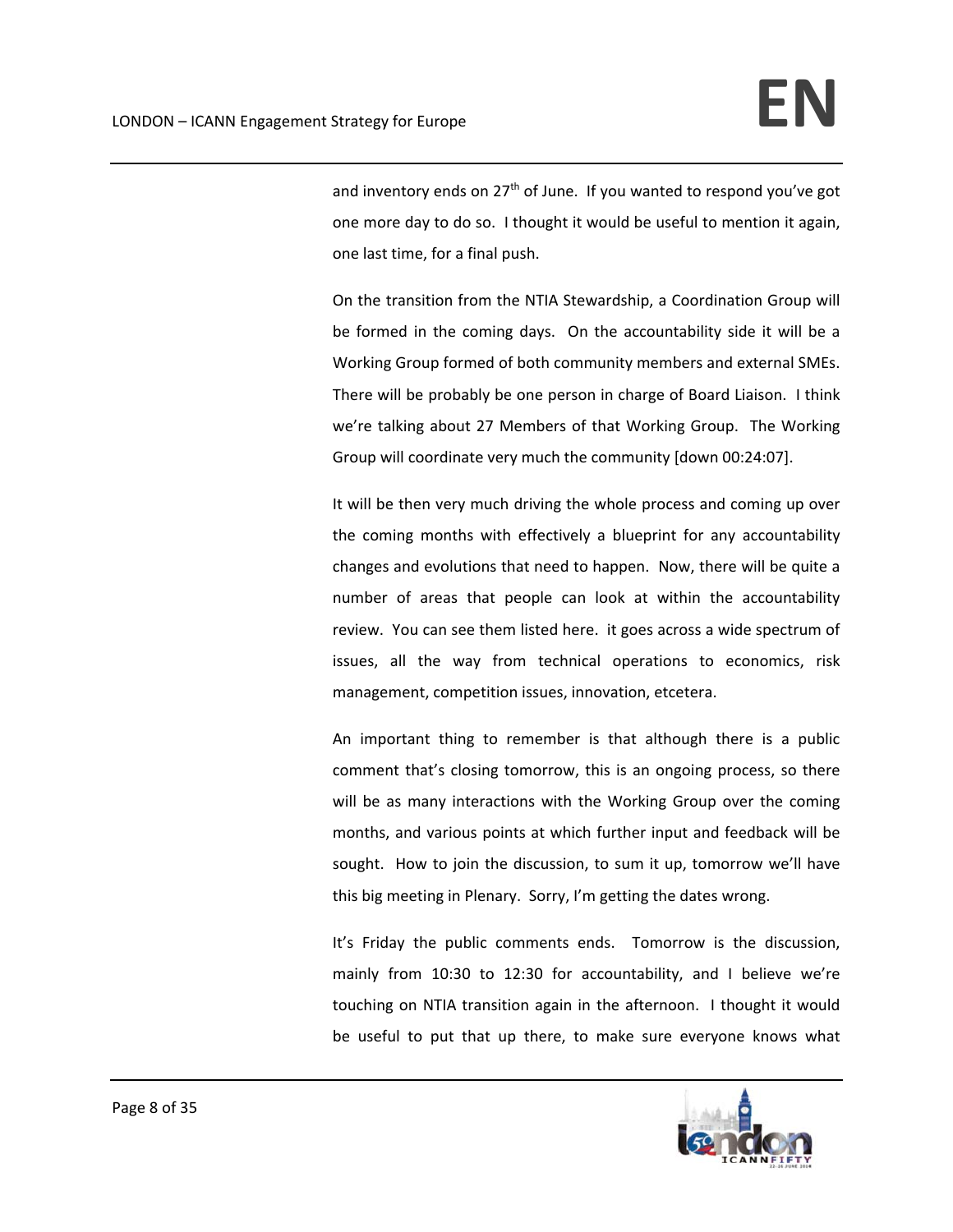happens. We go to a lot of meetings where all this is mentioned many times, so we might not realize who hasn't already heard it.

I'll stop here for any questions on this from you, or any thoughts. There will be a Public Forum tomorrow and an opportunity to ask questions from the people actually working on this directly. Any questions?

SPEAKER: This is not a question, more a comment. The previous slide, with the coming up events, I think it would also be really interesting to have a parallel list of perhaps more European-focused events. RIPE NCC has a RIPE meeting later this year, which will be of interest to some stakeholders in ICANN. I'm sure there are plenty of other events as well.

> Things like the Studienkries, which is a focus for Europeans on ICANN issues. I think alongside this global perspective, because this is where a lot of discussions have to lead, it's important to highlight what Forums exist for discussion among European stakeholders, not just the big ICANN or global meetings.

JEAN‐JACQUES SAHEL: Absolutely agree. Sounds like a planted comment. Fully agree.

SPEAKER: These were just the big-ticket dates. I could mention, for instance, the RIPE NCC Meeting in London on the 3<sup>rd</sup> to  $7<sup>th</sup>$  of November. There's the CENTR Legal and Regulatory Workshop on the  $8<sup>th</sup>$  of September in Oslo I believe.

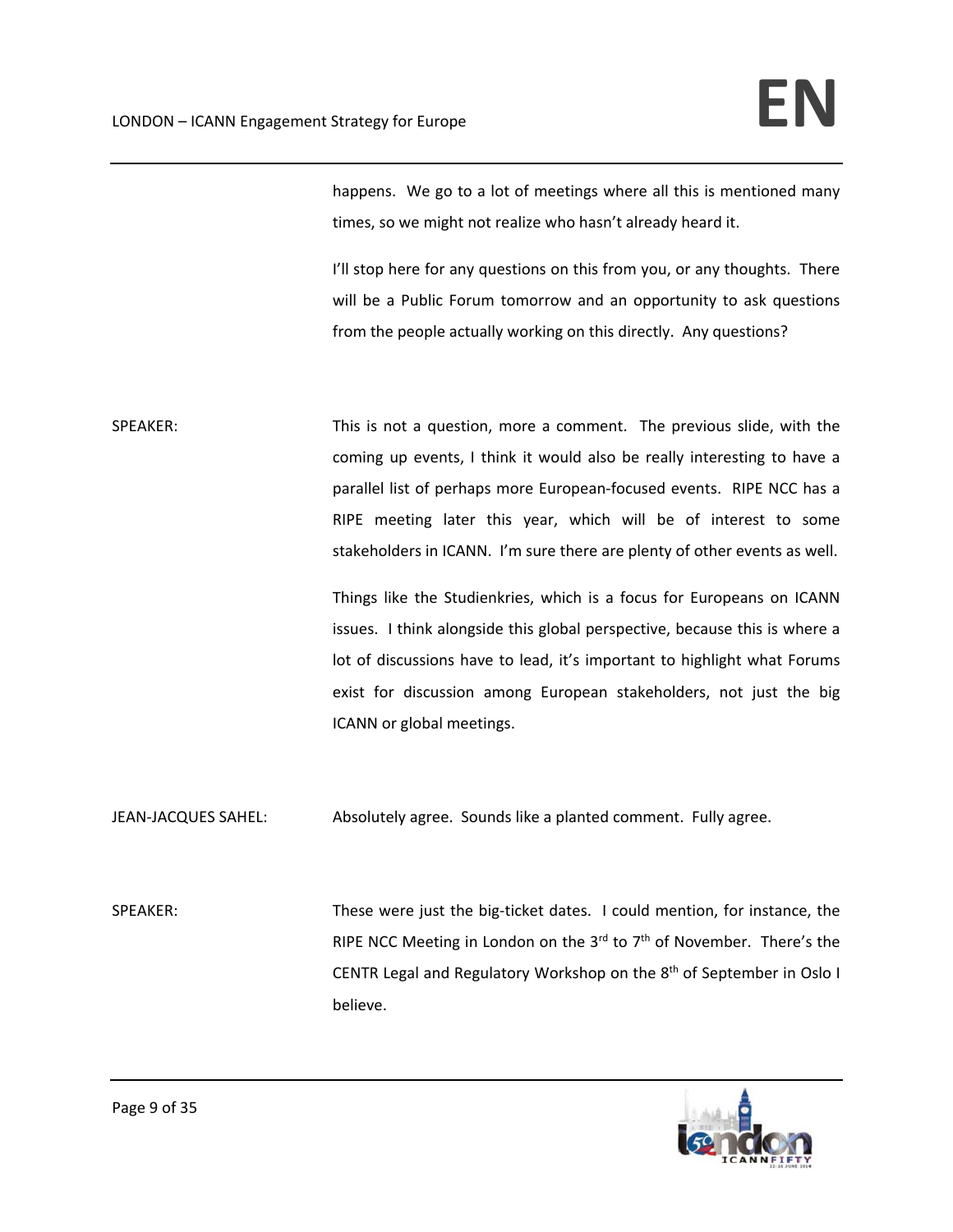| JEAN-JACQUES SAHEL:   | We can discuss that later on in the program, absolutely. That's an AI<br>that I hope a lot of us will be happy to help with. Any other comments,<br>suggestions? Peter?                                                                                                                                     |
|-----------------------|-------------------------------------------------------------------------------------------------------------------------------------------------------------------------------------------------------------------------------------------------------------------------------------------------------------|
| PETER:                | I don't think we agreed this question up front, but on the accountability,<br>the closing of the process, just to confirm $-$ what is closing tomorrow is a<br>public comment period on the process, not on the list of subject matters<br>and the scope you publish right after this one. is that correct? |
| JEAN-JACQUES SAHEL:   | Yes.                                                                                                                                                                                                                                                                                                        |
| <b>CHRIS CHAPLOW:</b> | I've just looked back, because I like to go back and reference where we<br>are. I just noticed on the Singapore website for this meeting it still says,<br>"Transcript to be provided," and the deck isn't there. If we could attend<br>to that? Thanks.                                                    |
| JEAN-JACQUES SAHEL:   | Thank you very much. We will do. Thanks for raising that. Let's move<br>onto looking at what's been discussed in the context of this European<br>story. I'm quite new to ICANN. I must admit, I hadn't heard about the<br>European Engagement Strategy until fairly recently, and so many of you            |

in the room will have known much more about it.

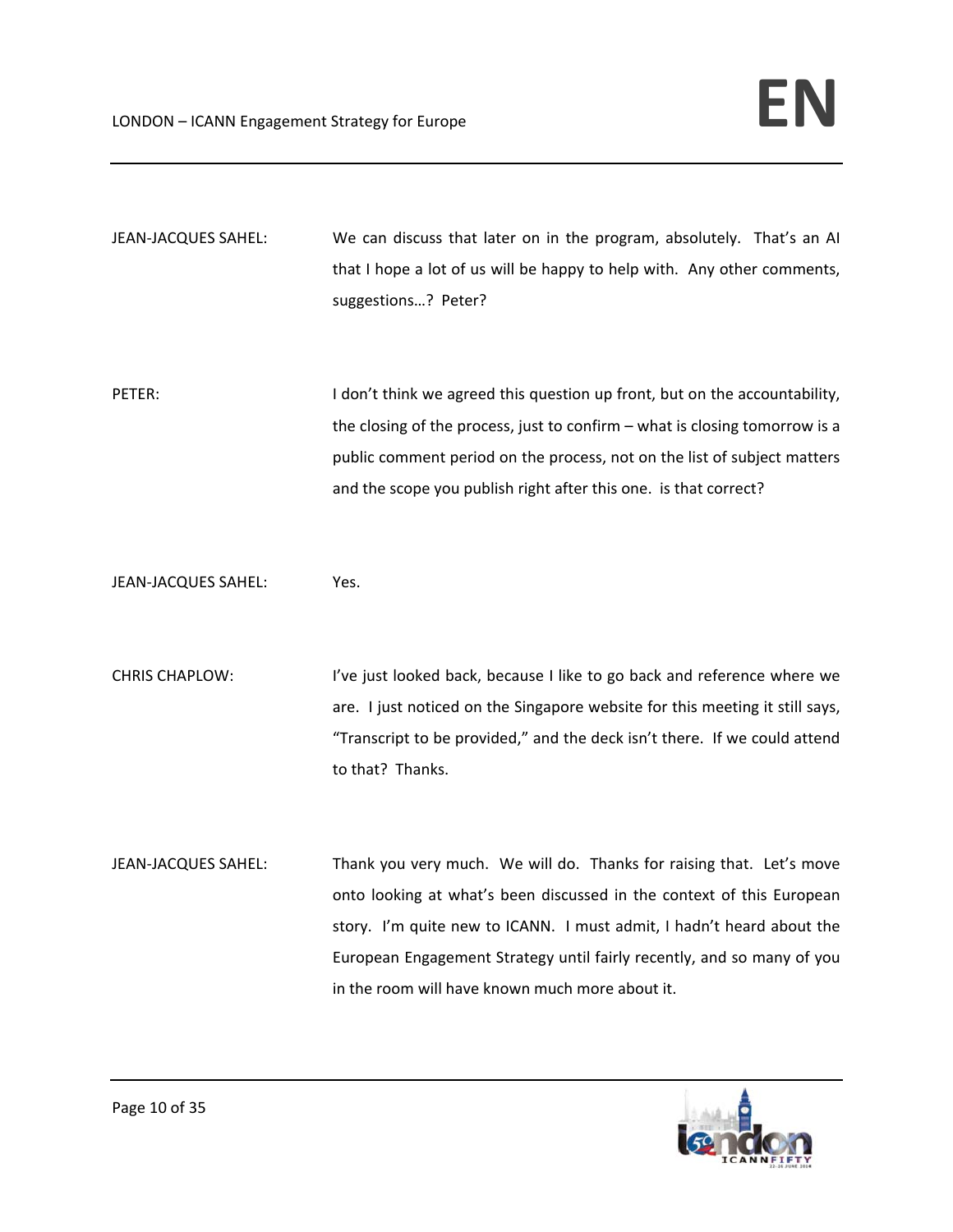As I come to discover it I see that some of my colleagues in other regions of the world have not only been talking about their regional engagement strategy but they've already launched it. In the Middle East, Latin America and Africa, they've been going for about a year already. I think some of you are involved with them.

It's been a story for them of working with the community on the ground, try to involve them much more actively and reach out to both the community already involved in ICANN, and try to enhance the way we work within the region as ICANN stakeholders, and also reach out beyond the existing community to make sure that ICANN, as a system, is truly representative.

You've probably heard it here and there during this week, but we are getting close to three billion users. They're obviously not all in North America and Europe. We need to be better at making sure it's truly representative, and even within Europe it's quite clear that we need to be present, to have a proper European representation from business, from civil society, etcetera. I hope that this is the sort of initiative that we can all take forward together.

That's how I see it. I hope that you can all help us shape that properly. We'll move onto what's been discussed so far. I've tried to summarize some of the discussions that have happened since ICANN 47, and some of the key ideas that have emerged, in terms of the aim of engagement, a lot of input was that we need to improve the understanding of ICANN, and more widely, Internet governance, and the multistakeholder model, when we talk to European stakeholders.

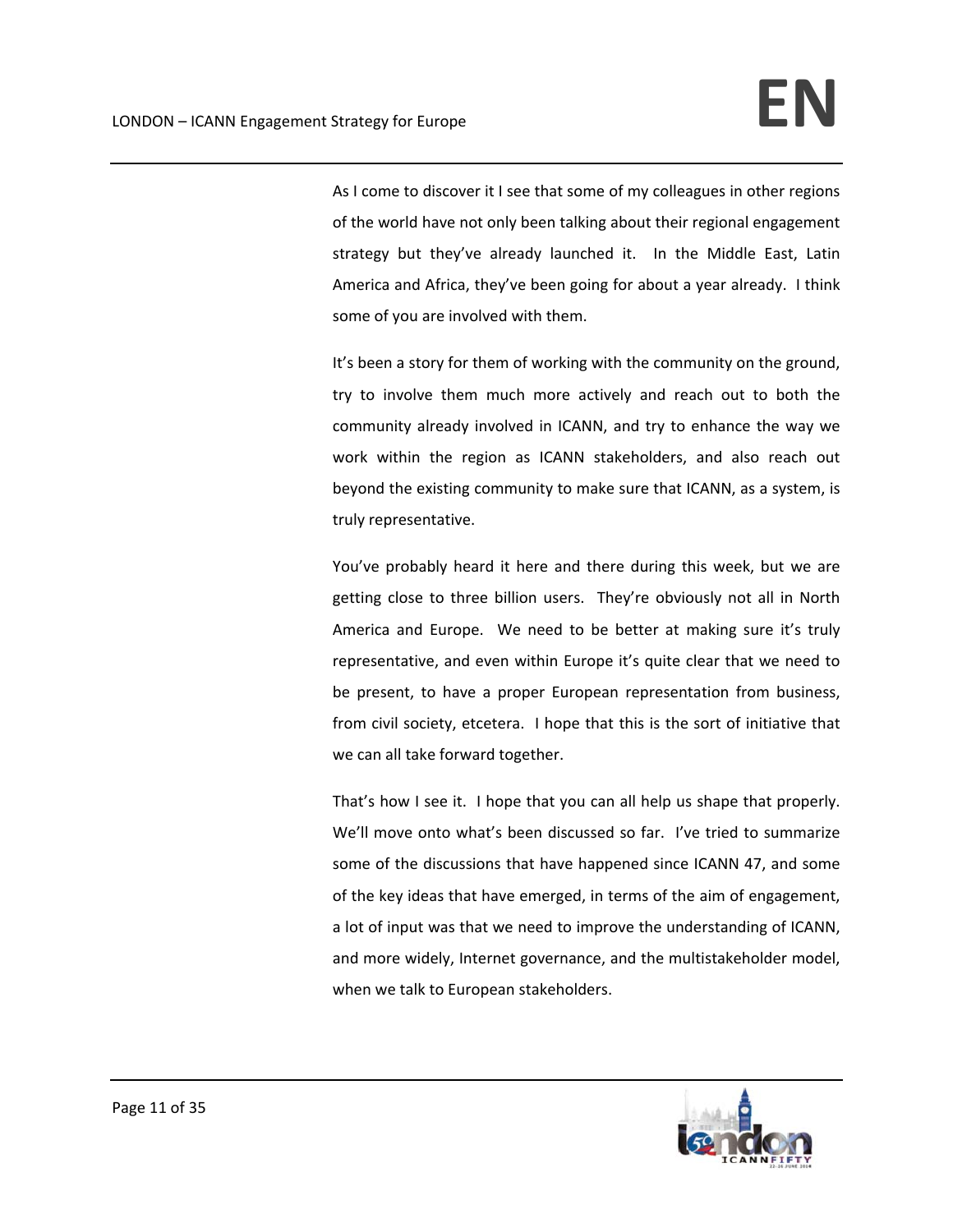That's valid for both the existing ICANN community, but also people that one might call outsiders; people who are just not knowledgeable about ICANN. Also, there's this idea about closing the gap between people who are experts or veterans of ICANN and Internet governance, and the wider public. In terms of having an engagement strategy, and why we should do this together, was that the rationale is to increase the representation of each country in the region, in the process, and increase the representation of each stakeholder group to ensure it's based on a genuine multistakeholder model.

In terms of scope, that's debatable, but it seems people thought we should think about Europe, in a sense of the wider European region of about 47 countries. I've not listed them here, because in terms of who you talk to the 47 countries are very different. What I take from that is we're talking about broad Europe, not just the EU. I'd be happy to come back to that, but that's what I saw from transcripts of previous sessions.

In terms of approaches, some of the ideas that came up were, for instance, that we should map who the actors in the region are, and what the main issues of concern are from each country. In the next couple of slides you'll see some of the stuff that's come up already. That's one of the main ideas – this mapping of actors and issues. Again, identifying cross‐European issues and the existing structures that are involved.

Then coordinating and having a regular dialogue with each other, and lots of ideas around awareness raising, capacity building and joint advocacy or lobbying in some of the local and global Internet governance issues. That's my own take, having read the transcript and

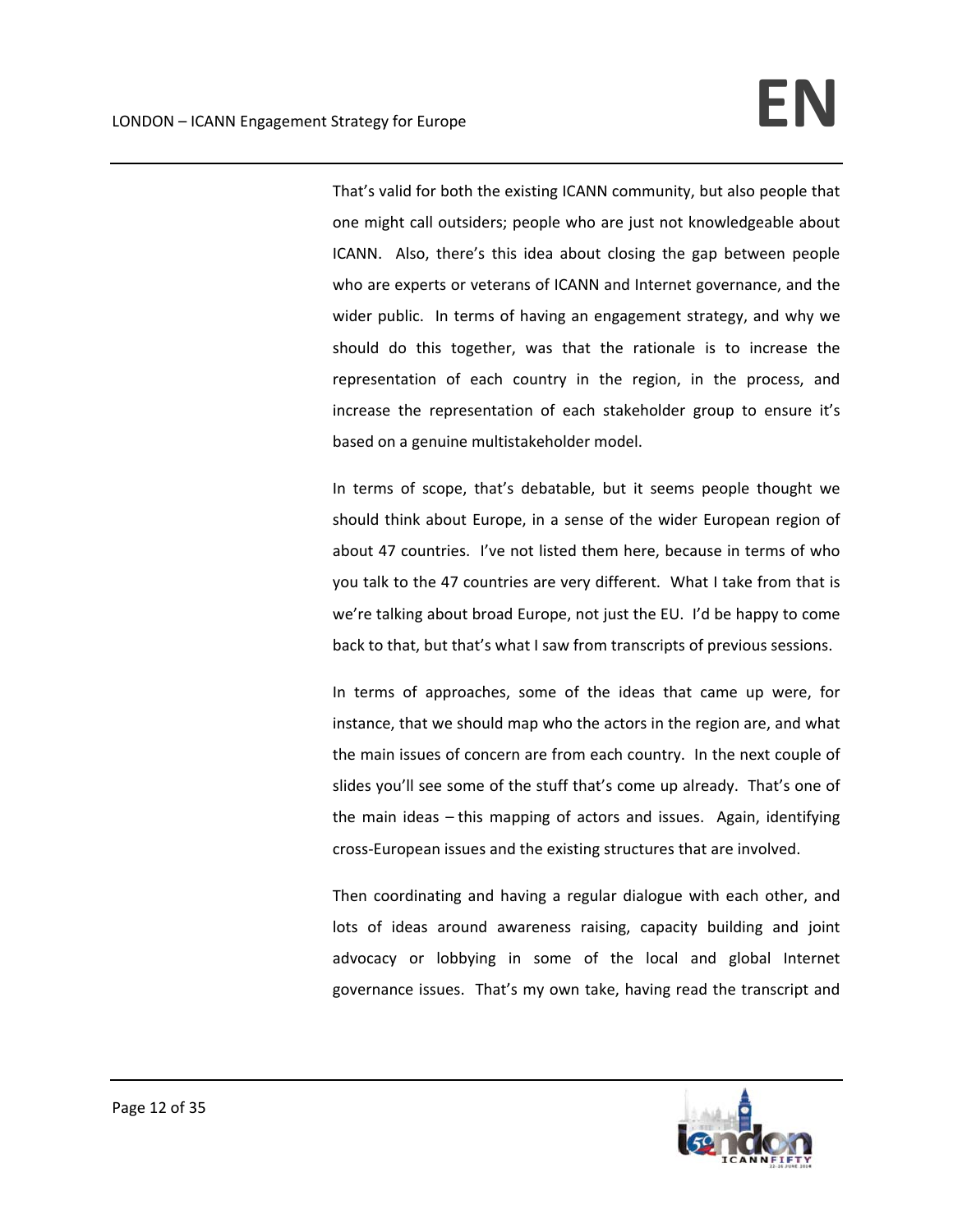seen the previous presentations of what was discussed. I wasn't actually there.

I'll stop here a moment before Andrea takes us through the online survey, trying to dig a little deeper into what stakeholders were expecting. Any comments or questions, especially from those who were here at previous sessions? Have I missed anything important? [Renetta 00:34:09]?

[RENETTA]: Yes, we have a question from a remote participant, [Marianne] of ORF: "What is the difference between ICANN European Regional At‐Large and ICANN Engagement Strategy for Europe?"

WOLF LUDWIG: There are today quite a number of our ALSes here at this meeting. We are representing the user community at ICANN, and also at ICANN Europe of course, and we're one of the various stakeholder groups here at ICANN. We consider ourselves as part and component of this regional strategy, and we've discussed this yesterday at our GA, in line with this ICANN Meeting. We're discussing, on the At-Large level, a complementary European strategy for the coming years. I'd like to suggest you understand this in a complementary way.

JEAN-JACQUES SAHEL: Any other questions or comments? That was the answer, being that you've got the ALAC community, the At‐Large Committee for Europe, and they very much stem from the user group within the ICANN

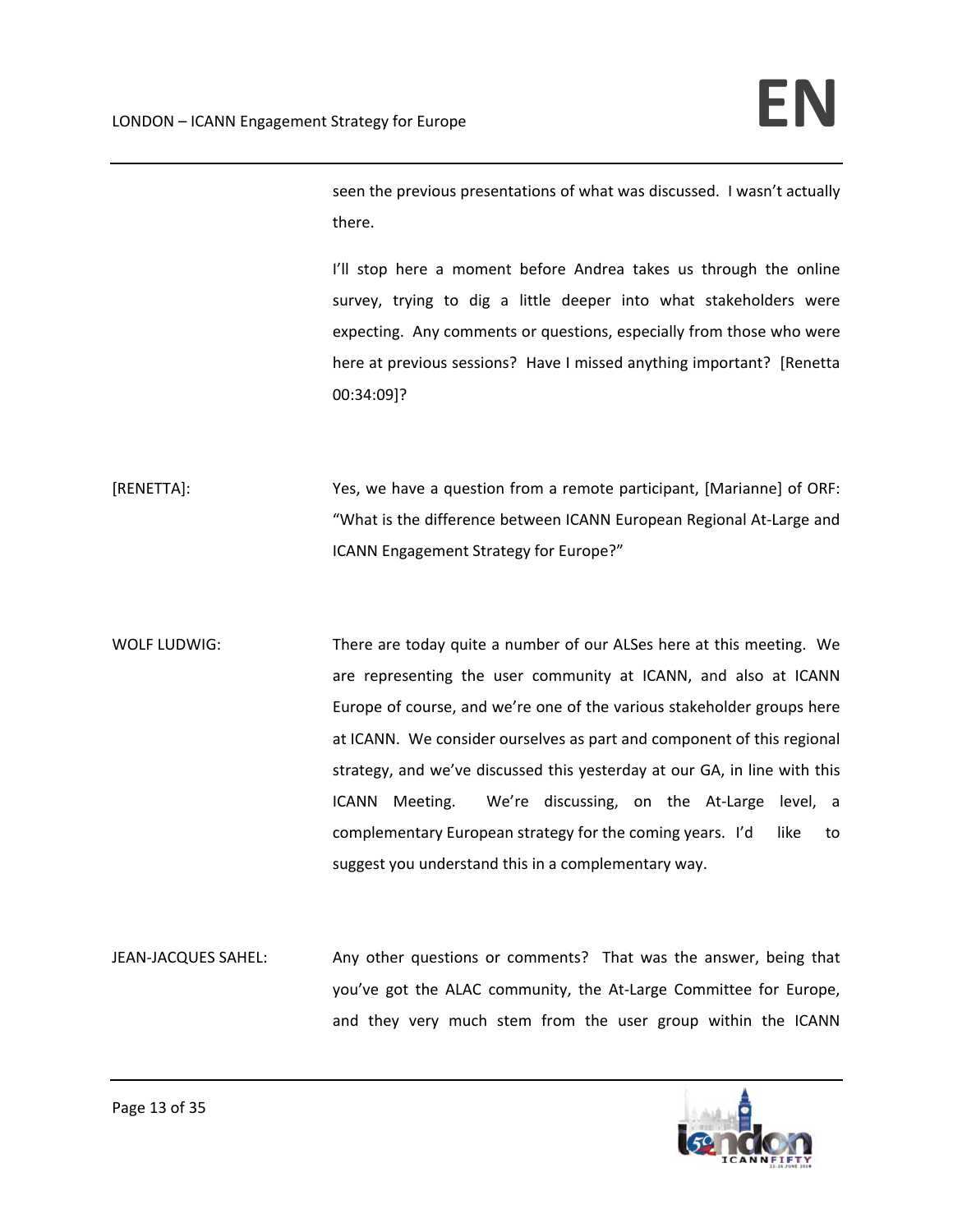communities. There's a diagram a bit later where the various groups are shown. It's one of the constituent communities. They'll have their own plan.

The idea is that this is not replacing their plan. This is hopefully just a joint initiative where we help each other. We feed into each other's plans. We find synergies.

Any other question? Yuliya?

YULIYA MORENETS: I want to underline – since we had the discussion and question concerning EURALO and ALSes – maybe for capacity building activities and awareness raising here, we could cooperate with ALSes, which are part of EURALO, because a number of ALSes deliver capacity building already in this field, in the field of Internet governance and related issues. I'm pretty sure they'd be happy to assist and cooperate closer. Thank you.

JEAN-JACQUES SAHEL: Thank you. Point taken. Peter?

PETER VAN ROSTE: Peter Van Roste from CENTR. It might be on one of the further slides, but one of the things I know ccTLDs have brought up, and related communities have brought up repeatedly, is that especially in engaging with governments or other entities on a national level, it should be underlined that this happens in cooperation with the local partners.

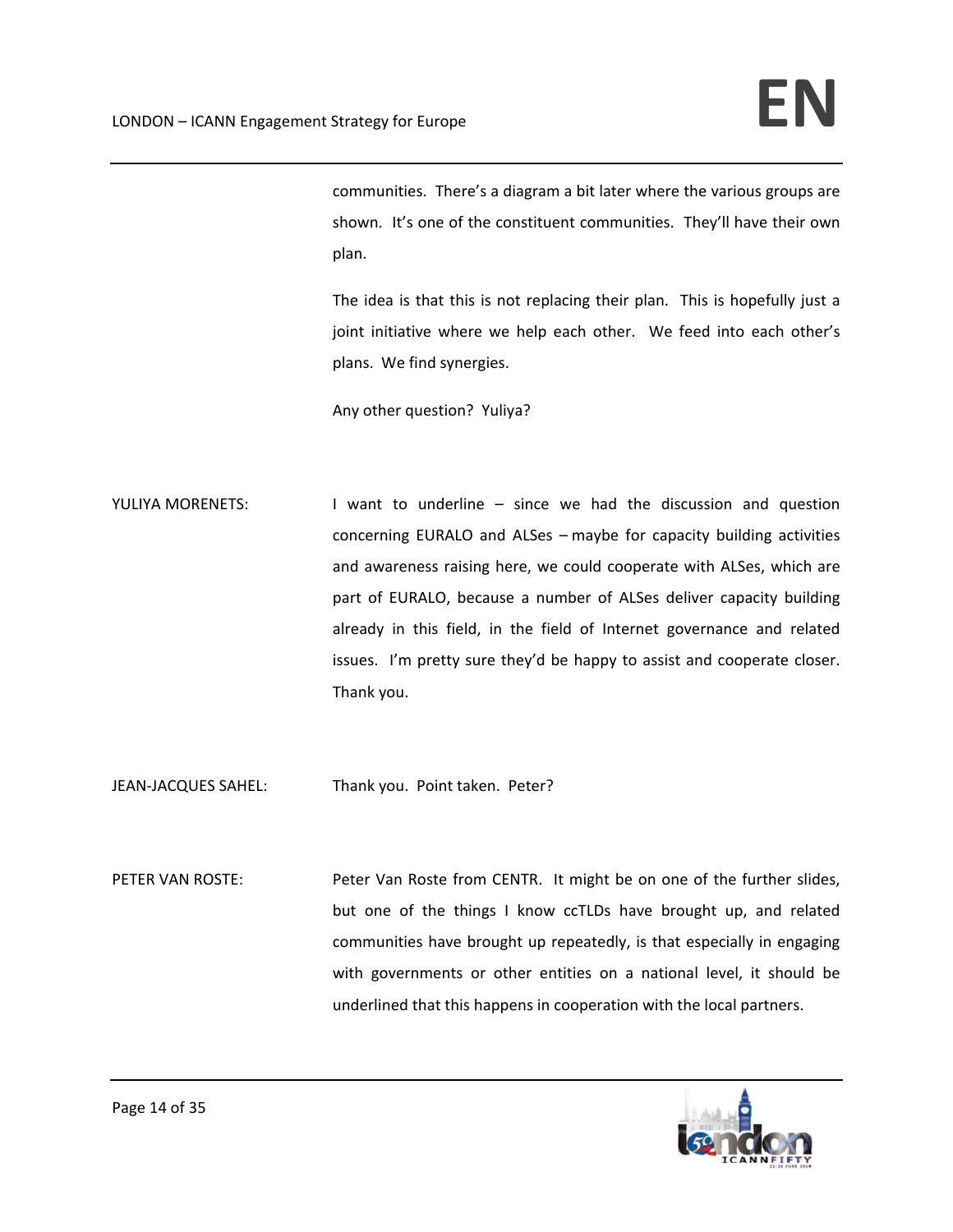I know this is something that's come up in previous discussions on this, so it might be fair to add it to the input so far, that there's a request to cooperate on a national level with the local partners, but at ccTLDs, the local Internet community or the ISOC Chapter, especially when targeting governments and bringing messages to governments, on Internet governance for instance, there is that cooperation. Thanks.

JEAN-JACQUES SAHEL: I think I understand, and I agree. Say for instance we're thinking of doing a workshop on DNS for government officials, we may want to touch base with Nominet, the UK registry. Is that broadly the thought? At least we could coordinate or talk to each other, basically. If that's the idea, that's very much where I'm coming from.

> We all have complementary objectives and we all have limited resources, so we might as well join forces. Sorry?

- SPEAKER: Your resources are not that limited, but I see your point. We're also working as partners because I think we really can reinforce each other. We all have our strengths, and having ICANN taking us up as coordinator for that engagement should be applauded and we definitely want to be part of this.
- PAUL RENDEK: I just wanted to ask, is there a listing of any areas of concentration coming up in your presentation? Issues that are common? One of the things I wanted to say was that I was quite involved with the Middle East

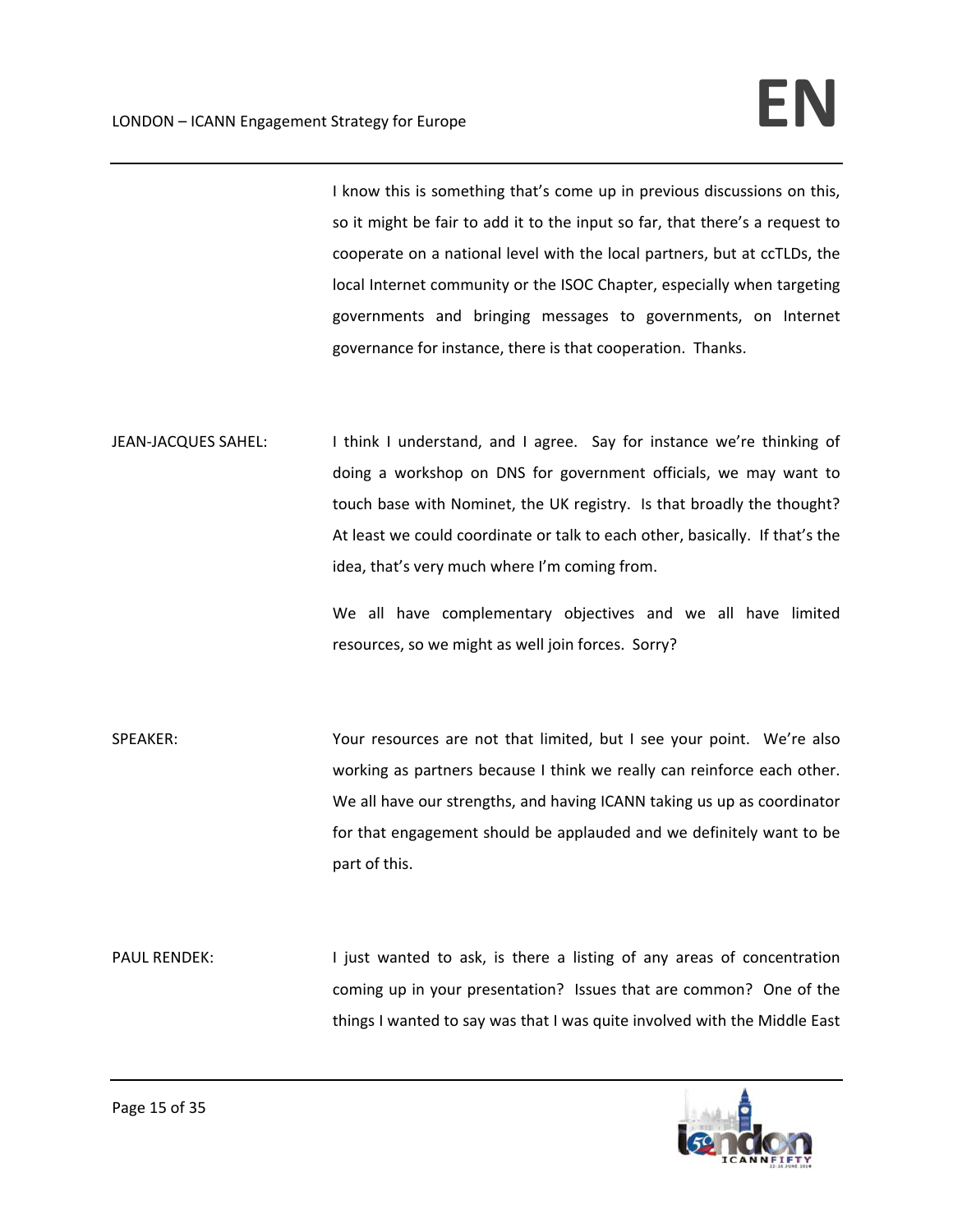strategy of ICANN, and I have to say, I'm quite proud of what they produced. I was welcomed as an observer there and I did very much give the input that I could. The great thing I think about what they did  $$ because they have a certain way of doing their thing.

I'm not suggesting we follow that here. Here in Europe we're going to do things the way we want to do them, but one thing that came out of their discussions is that they made a set of issues that they thought were important for their region. It would be great if we could identify those for Europe, because it made it very easy for my organization to pick out what I could, and equally important could not be involved with. There are some things others need to champion or get involved in.

This is where you then see the synergies of cooperation in certain areas of where people can work with ICANN. I very much am supporting what Peter has said about getting the locals involved. I can speak with the RIPE community here in saying when we go out to the national level, they very much want us to work with the national entities there in driving this, especially with government engagement. So I do support that. Thank you.

JEAN‐JACQUES SAHEL: Thank you very much Paul. That was really helpful. All good. Any other points?

ANNETTE MUEHLBERG: Thank you. Annette from EURALO. I just want to support this idea. I think the issue is the most important thing, which we're interested in, but I'd also be curious to see your slides. My proposal would be to rush

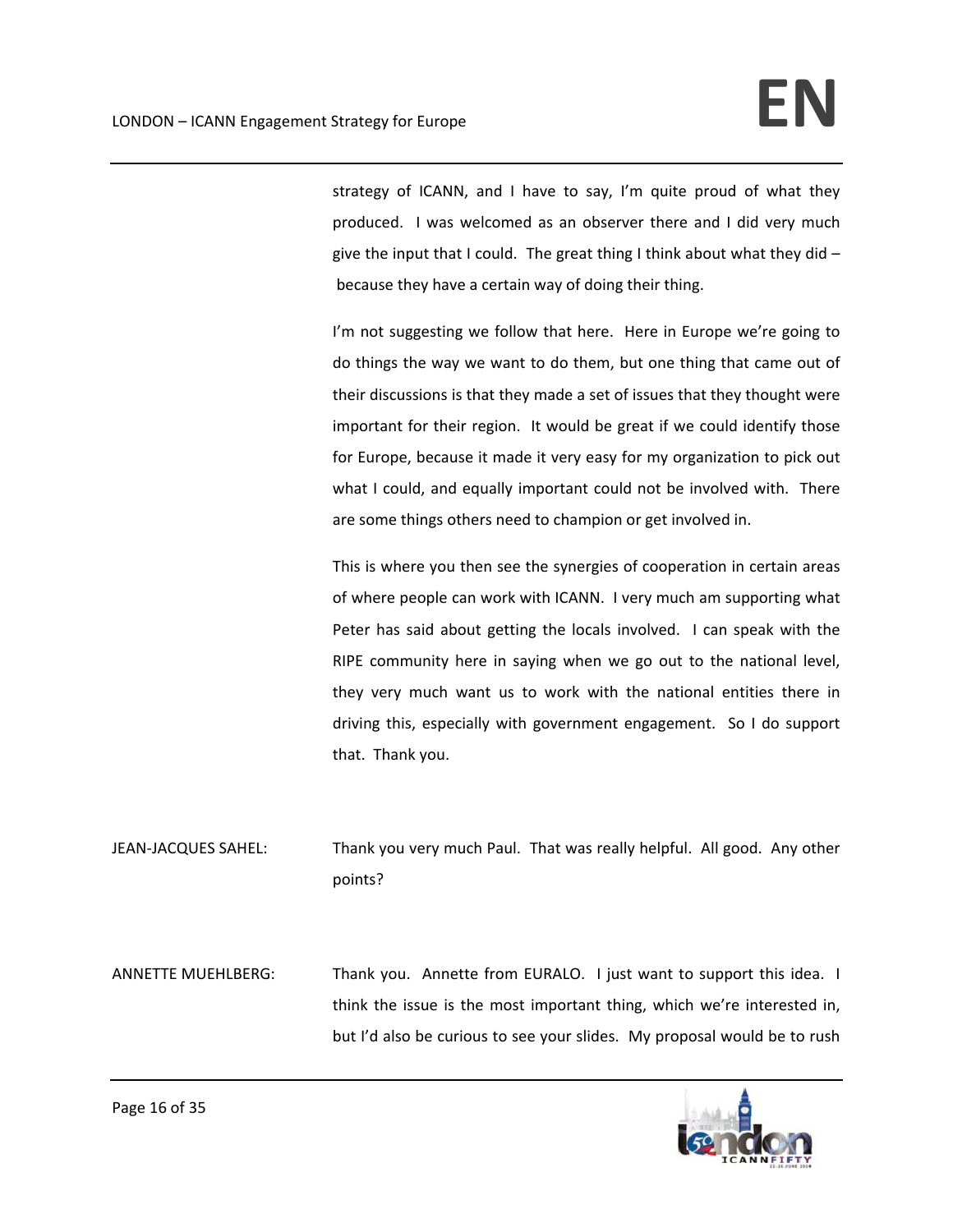through the slides as an overview, so we get an idea of what you want to present and then we concentrate on issues.

Then my proposal is that we end this session a little earlier, because I guess all of us have to go back to the rooms and the lifts are fully packed, stopped, you have to walk ten... You know? Proposal: rush through the slides. Only comments if there are questions, and then discuss issues. Thank you.

- JEAN-JACQUES SAHEL: Thank you, so this is finished. Thank you very much for agreeing, and we'll propose a strategy. Thanks. Andrea, do you want to quickly go through the survey results?
- ANDREA BECCALLI: Okay. I'll go quickly through the slides. Just an introduction. We thought getting as much input as possible, we'd start with a survey. I designed a survey and it was launched five months ago. It's still out, so if you want to join and click on that, and share the link… The idea of the survey was to basically have as much feedback as possible and give some guidance. Some clear results came out - first of all some existential questions for us. Do we need to do that?

The user is not [unclear 00:43:21] we need to do that. We asked that in the survey and the answer was yes, you need to do that. Then we asked what the issues are. As Paul suggested, we should concentrate on that. I tried to indicate some in the survey but also leave room for people to propose some. While I speak I'm now thinking that [unclear 00:43:44]

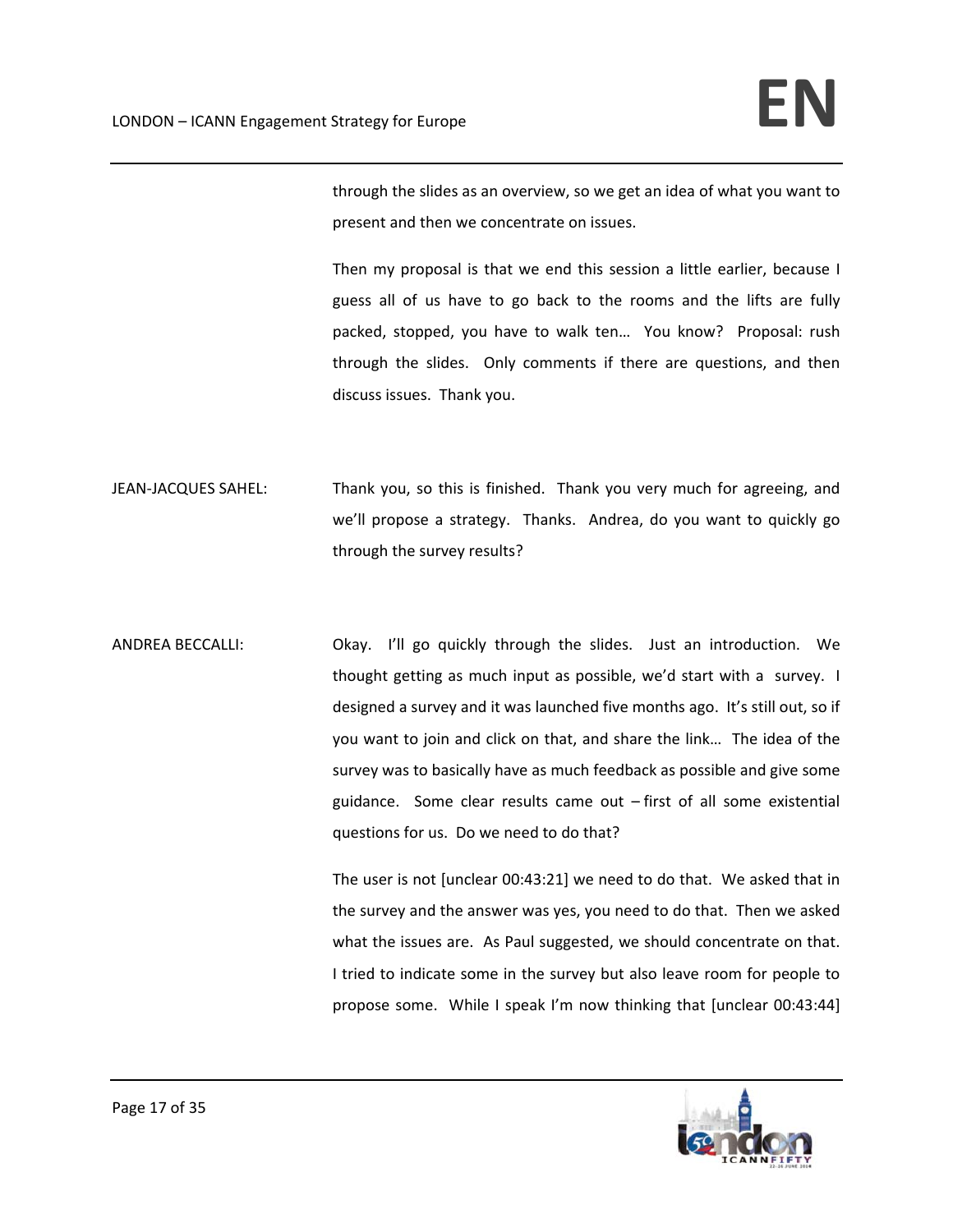make a summary of the survey and circulate it, so if you want you can dive into the details.

That's the first question: "What should an ICANN European engagement strategy be about?" Let me just make another small note on that one. When I designed the entire survey I tried to channel the participants into different tracks – those who had almost little or no knowledge of ICANN, and those I call "ICANN acquainted". We had in total around 70 survey submissions.

The large majority are the people that know ICANN, but the interesting trend I notice is that the ones who are completely out of the ICANN circle skipped all the questions. I think it's a method that tells you how much we need to do in engagement. I designed the question as easy as possible, but for outreach it is there. These charts, it's a mix of the two different tracks.

Here you can see, on the focus of what we [acronymized 00:45:22] ICANN engagement strategy for Europe. First of all, the relationship with the other ISTAR organizations. We'll work more on that level. Then what should we focus on? ICANN remit? Yes, for sure, but also look at relevant EU policies and legislative issues within the region. Don't be shy and step out.

The remit one is relevant. On the ICANN remit, on the impact on the internet ecosystem, we also had some good feedback on that. On the ICANN remit, you see the chart is still there and quite relevant. Interesting feedback from this simple question, which is, "Do you feel your stakeholder group is adequately represented in ICANN?" the large majority said no. That goes across the two groups; the ones acquainted

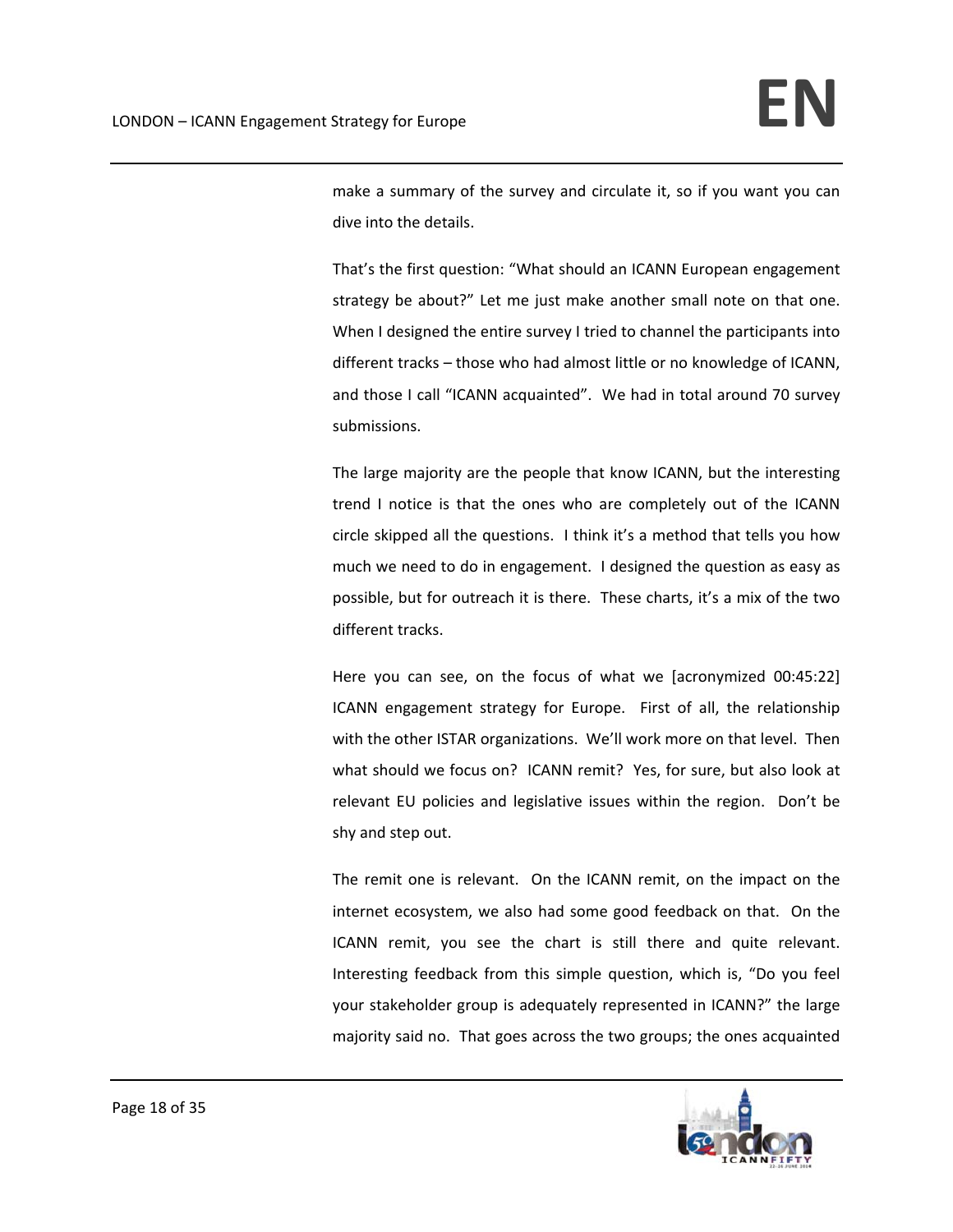with ICANN and the "newbies". There is this feeling of being underrepresented.

This one is, "What do we need as Europe to go ahead with a common approach and do what?" The interesting feedback is that ICANN is going through a serious, complex, structured process of ICANN globalization, the role of Europe has to emerge into that. That's something that makes sense, and feedback on that is quite straightforward. If you go into what will be a good outcome of the strategy, the engagement of other stakeholders and under‐represented countries stands up as most relevant.

Also on the success side, "How do you define success for this strategy," it then goes back into the participation in ICANN by all stakeholders in the under-represented groups. [unclear 00:47:28] influence those positions in Europe – in this case the European Union – that can have an effort on ICANN policies, the growth of the DNS sector, and then the capacity building program here, which we actually got some good support for.

This question is to see about our outreach, and how people define themselves. You'll see that the [unclear 00:47:59] Internet users here, what we call the At-Large structure, is the one that gives more response in the survey. The good data here is that it's quite evenly represented. We had a good representation of the different stakeholder groups. These are some of the common issues and interests focused on the European region.

JEAN‐JACQUES SAHEL: To be clear, the issues on the left were issues raised in previous discussions at ICANN meetings. The ones on the right is the survey

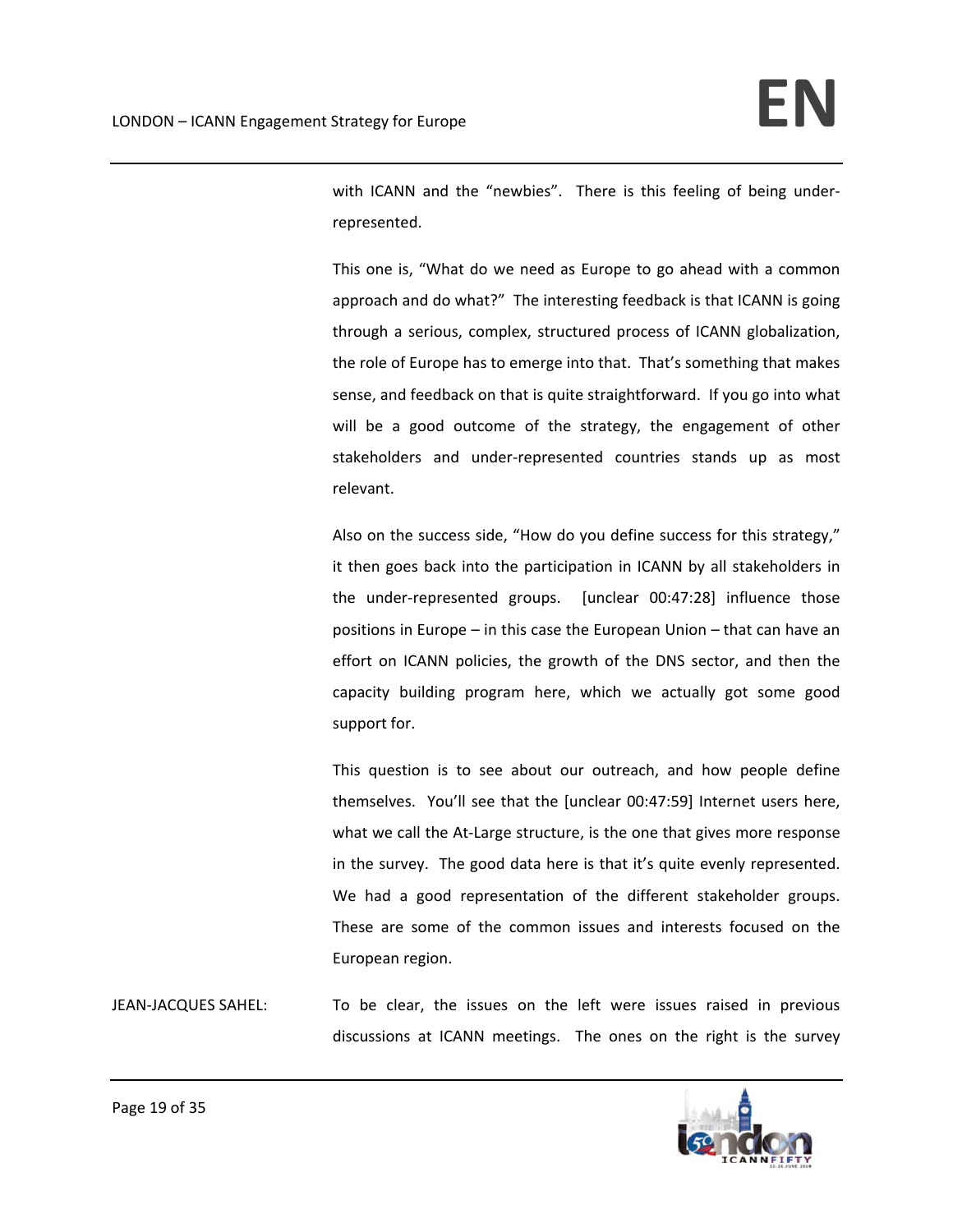results. Just to be clear. All the issues you see are bullet points on the left. That was discussed at ICANN 47, 48 and 49. On the right it's some of the key issues that were mentioned in the survey.

- ANDREA BECCALLI: What do you want me to read? The right side? Business interest, government mandate, public… No. Wait.
- JEAN‐JACQUES SAHEL: That's just because it's an Excel pie chart. It doesn't mean it's the top one. The ones in bold are the four more important areas that were represented. I'll do this one because I've got very good eyesight, just no hair. Business interest was mentioned as one of the important things, but the biggest one is the light blue one, which is "I want to learn more about the management of the Internet domain name system".

It was interesting, the multistakeholder model – the pink one on the left. Then interest in the Internet governance debate. That's the dark blue one. That seems to be four of the key issues. We always could have improved the questions we had in the survey. This was not an exercise in identifying the issues, this was just one of many questions, so it didn't go into as much detail as one would have liked perhaps.

I think still what comes out is that it does validate that there's interest in institutional aspects; the Internet governance debate and multistakeholder model. Then there's the more day‐to‐day stuff about awareness raising and capacity building around the DNS. It's not that it doesn't match the list of issues on the left, it's just that it wasn't the same question.

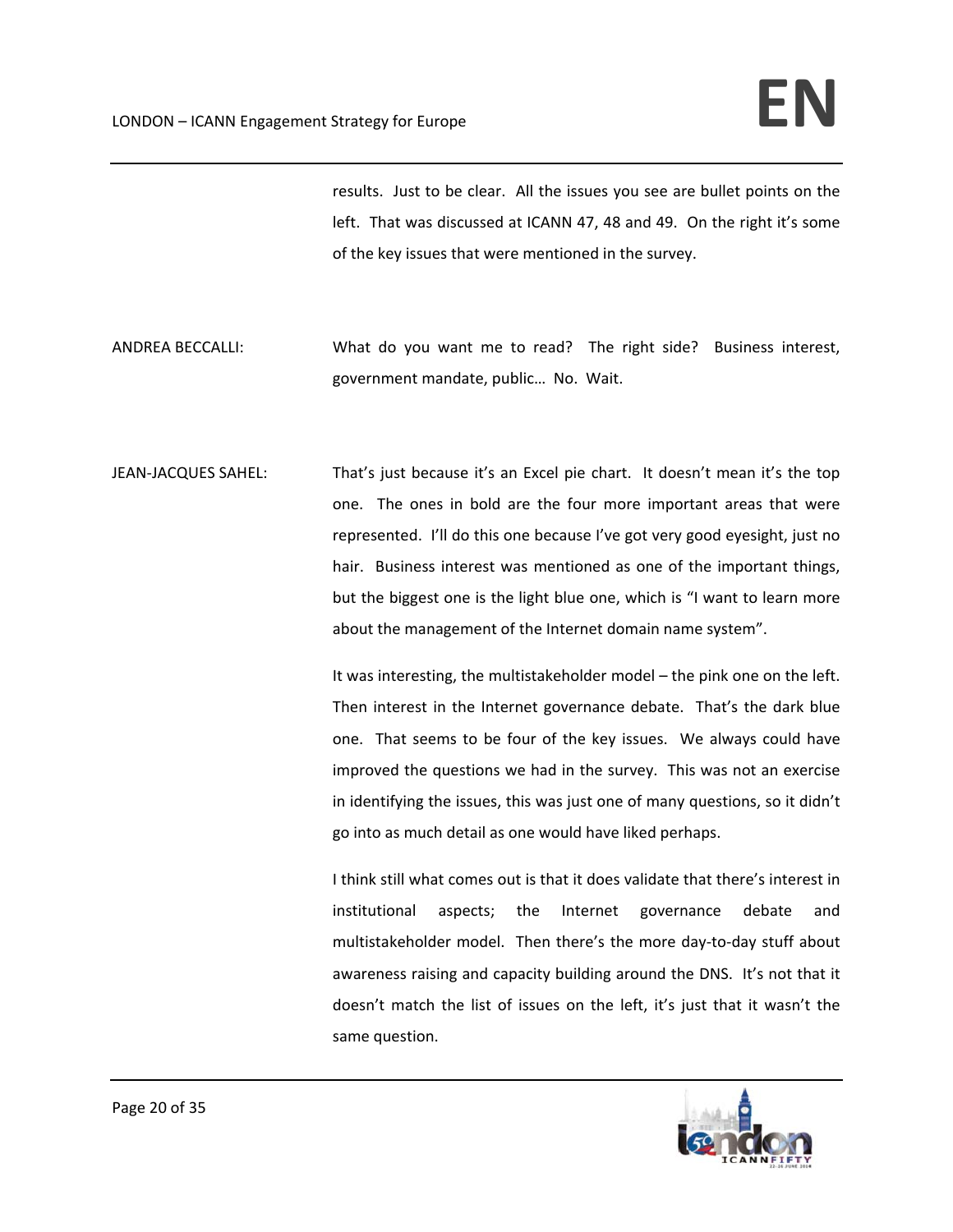I think that would be useful feedback, when we've finished presenting the survey, to just have your comments and maybe start on the issues themselves, if you want to just comment on the issues gain.

ANDREA BECCALLI: There is another one. It just wraps up. What do people want to hear about ICANN? In ICANN itself there's clearly money to explain what ICANN structures and procedures are and how it works, what's the role in the Internet governance debate, and then how to participate and to understand how ICANN policy making works.

> These are the most relevant objectives in the ICANN strategic plan, which is our strategic plan. It says, "Increase industry competition, lower registration abuse, [unclear 00:51:59] new gTLD. On one side we have some plans that detail and focus on the ICANN remit, but then we're also asked to enlarge our participation structure and do some great involvement and effort. Should I pass it to you?

JEAN-JACQUES SAHEL: I'll stop for a minute and take questions.

WOLF LUDWIG: There is some confusion among some participants here in the room about this survey and another survey, last October. In the course of the planning process of ATLAS II, the At‐Large User Summit, which was held in‐line with ICANN 50 here in London. Our ATLAS II survey, addressed to our member community, addressed some similar questions to your survey, and there may have even been duplications of questions.

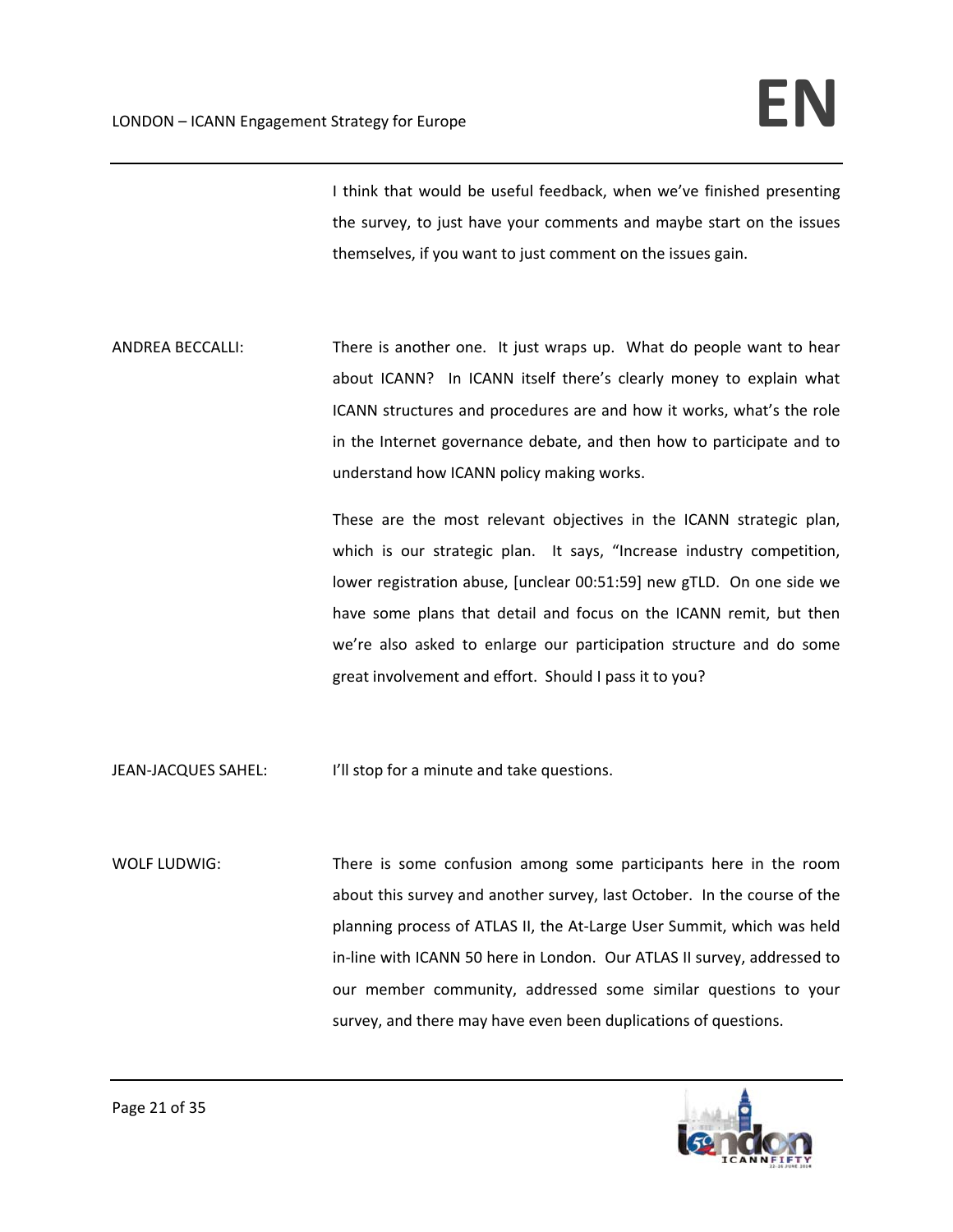The results of the ATLAS II survey was the basis for the agenda setting of ATLAS II. This is what some of our members present in the room referred to. I remember when you launched your survey. I think it was Nigel at the time who asked if I could circulate the link to the ICANN survey on our list, which I actually did. I have no control. I don't know how many of our members participated in your survey, but I guess there might have been quite a number of members who might have responded to it.

JEAN-JACQUES SAHEL: Thank you Wolf, and thank you for directing them to this. There wasn't a huge number of respondents, about 70. I think as you saw in the distribution it was only a strong proportion that described themselves as Internet users, so I guess that would be ALAC, but it was distributed. It was a quick, snapshot survey. It was to test some of the discussions we had. It did confirm some of the underlying assumptions.

> It maybe didn't go into enough detail on the issues, but at the end of the day, when I read it as a newbie, it's quite clear that people feel that there needs to be better engagement of stakeholders, including from Europe, and from the various stakeholder groups. That's a big takeaway. If you don't mind, I'll move on, because that's what I say in the next slide.

> There is an interest for, on one hand, education, capacity building, and understanding of ICANN and the Internet governance ecosystem and how it works. That seems to be true across Europe. When we go into detail, we clearly need to communicate and try and engage better as

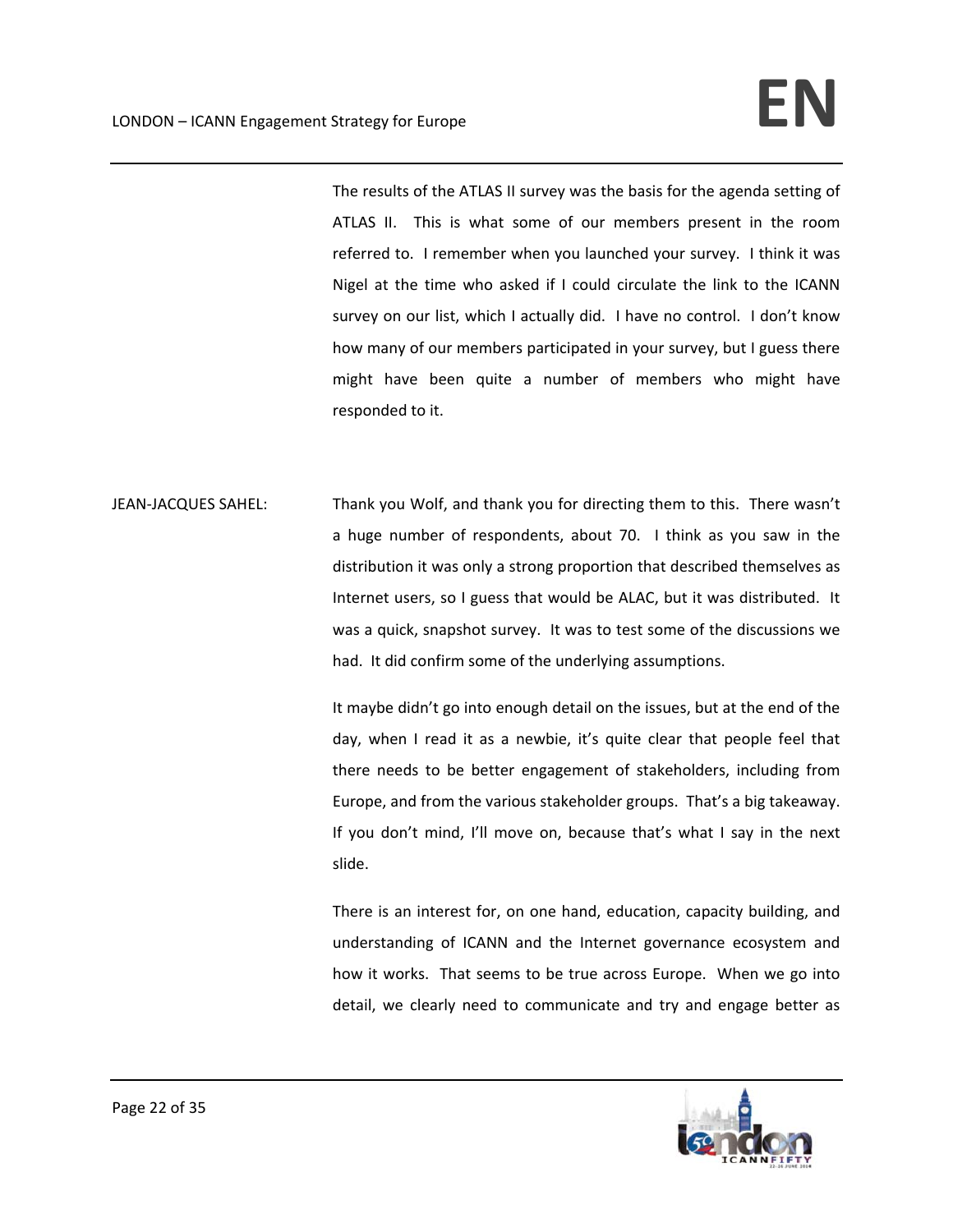ICANN, in Europe, both with our existing community , because people who responded to the survey were mainly from the existing community.

The vast majority said they don't feel like they're properly involved. We've got a better job to do here. Also, we need to go beyond that existing community. We need to go and reach out to more people in each of the stakeholder groups across ICANN. As effectively an opening segment for a bit more of a discussion here, I think there are many people and organizations in Europe that share our interests, our objectives, and have related activities.

We've started to hear that from Wolf, from Peter, from Paul, from the RIPE side of EURALO and others. I know that Wolf tried to take me over. I was at a EURALO meeting and he's got a really nice diagram with lots of bubbles. I've got my own diagram with lots of bubbles. There you go! You can't see anything because of my formatting!

Basically, all of us are one Internet community in Europe, and all of us are registries, registrars, the business community, governments, ISOC, EURALO, ICANN, RIPE, CENTR, whatever, you name it. the point is, many of us have got very similar objectives, and many of us have at least got parallel activities. Certainly we have synergies that can be found. That's how I look at it.

I'd be very happy if someone designed a better diagram. I know Wolf designed a pretty good diagram. I got another one from Sebastian Bachollet the other day that had about 200 names on it. I will try and find a good way to do this diagram in the future, when I have time during my holidays. I'll leave it at that, with maybe a final slide. These ideas come from previous suggestions.

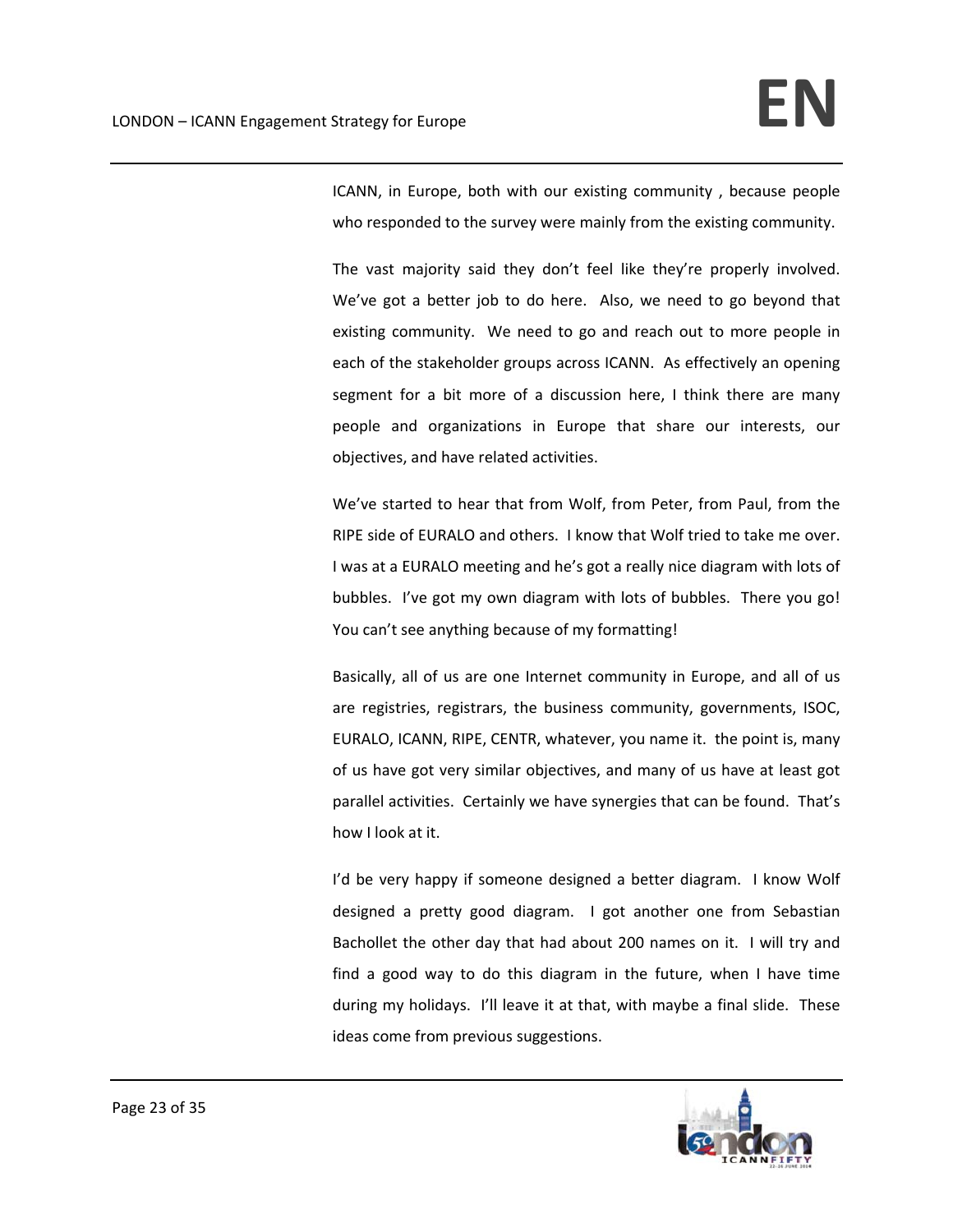I think we should try and share each other's programs of activities that we're planning in Europe and seek synergies to help each other, simply. We should see how much we can share or help each other with external communications, simple things. We've got a new [EMUM 00:57:33] newsletter, which is going to be out any second actually, and I hope that maybe it'll be redistributed to the EURALO membership and vice versa. I'd be happy to flag your activities, etcetera.

I think we should think about things like that. A very important thing I'd like to discuss today, in the next few minutes – it would be good to have a quick chat about issues – if you've got things you want to flag up that you think are really important issues, or we can gel European stakeholders' pool of interests and resources. Importantly, I'd like to discuss how we can communicate.

We could have regular calls. We could certainly have face-to-face meetings at the ICANN meetings, a bit like today, but also at things like EURODIG, at the IGF, etcetera, where we can touch base and again just share each other's programs of activities and see, for instance, can Peter be a speaker in one of the ICANN events somewhere, or would it be helpful to have an ICANN presentation at a EURALO meeting? Etcetera.

We can coordinate all that, share each other's plans and basically have a joint program of activities, maybe... I head in the EURALO meeting yesterday someone talk about speakers' lists. I'd love to know who we think, in the community, is a very good speaker on this or that subject, etcetera.

There's a number of ways of working that I'd love to have input from people on. I think a lot of this exists informally. I don't want to make it

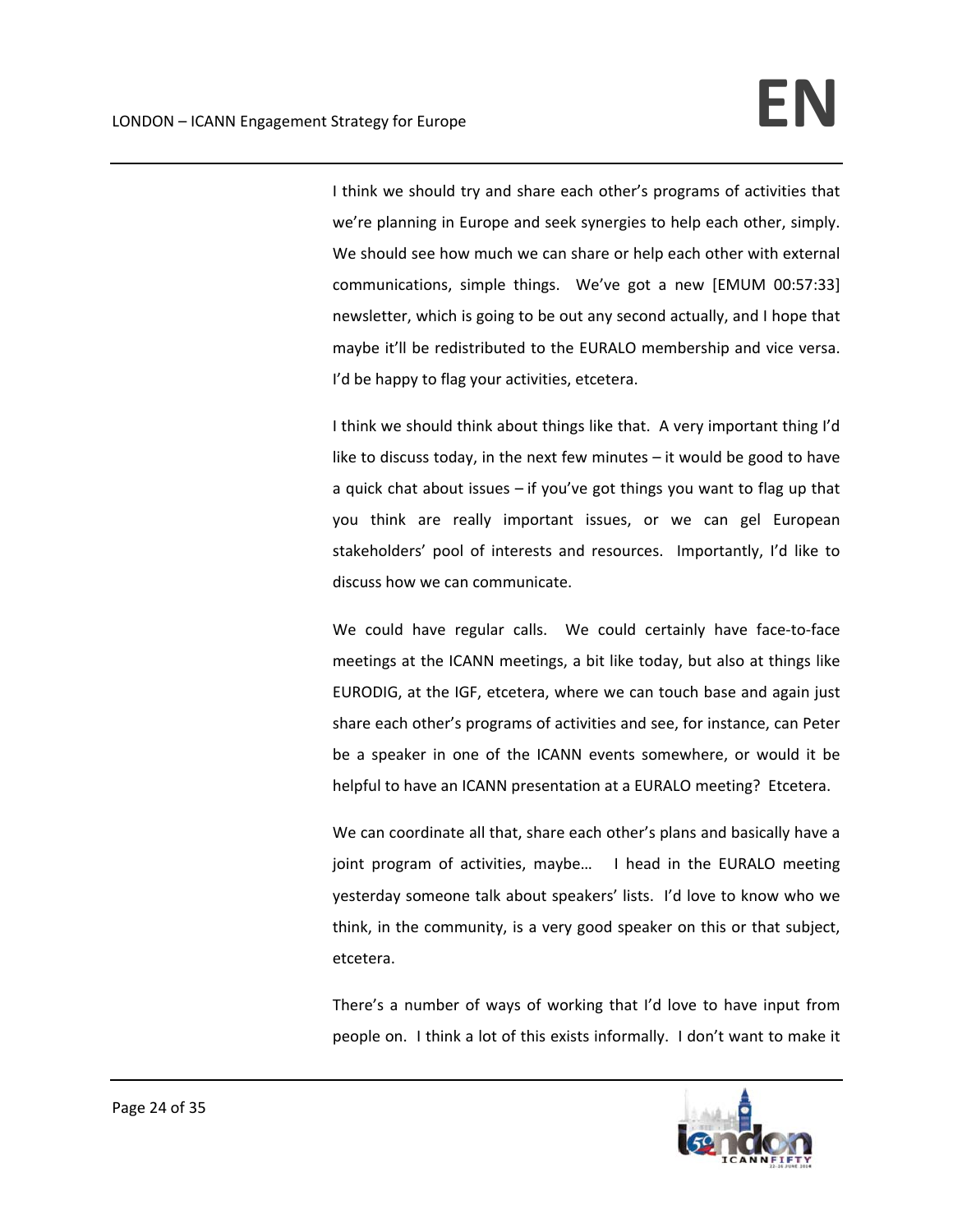that formal either, but I think we should just have some sort of coordinated plan. An informal plan, but we are doing a lot of activities around Europe. Apart from the CENTR Board, we don't have unlimited funds. That was a joke.

We all have limited resources and we should all work together. I'll leave it at that. I'd like some comments and suggestions, both on the mapping of issues, but more importantly on ways of working. I'd just like to start. I'd like to start, as of this summer, getting things done. Any reactions, comments?

CHRIS CHAPLOW: Just want to clarify – are we heading towards the report? Is that the aim of this? Even if it's some sort of document that the larger community can comment on? Not necessarily going to the Board or whatever, but otherwise is just seems to me it's the whole going around in circles with ideas and PowerPoints and all this sort of thing. That was my first question.

JEAN-JACQUES SAHEL: That's a good point. I'd be happy for others to comment. My view is that I'd rather have, as an outcome, a shared calendar of events, and some joint planning of events. Yes, out of that we can report to the Board or others about how we engage in Europe, but my personal view is that we should action things.

> Of course, that can take form on paper on how we're going to do it, but really I'm much more interested in action on the ground. That's just me

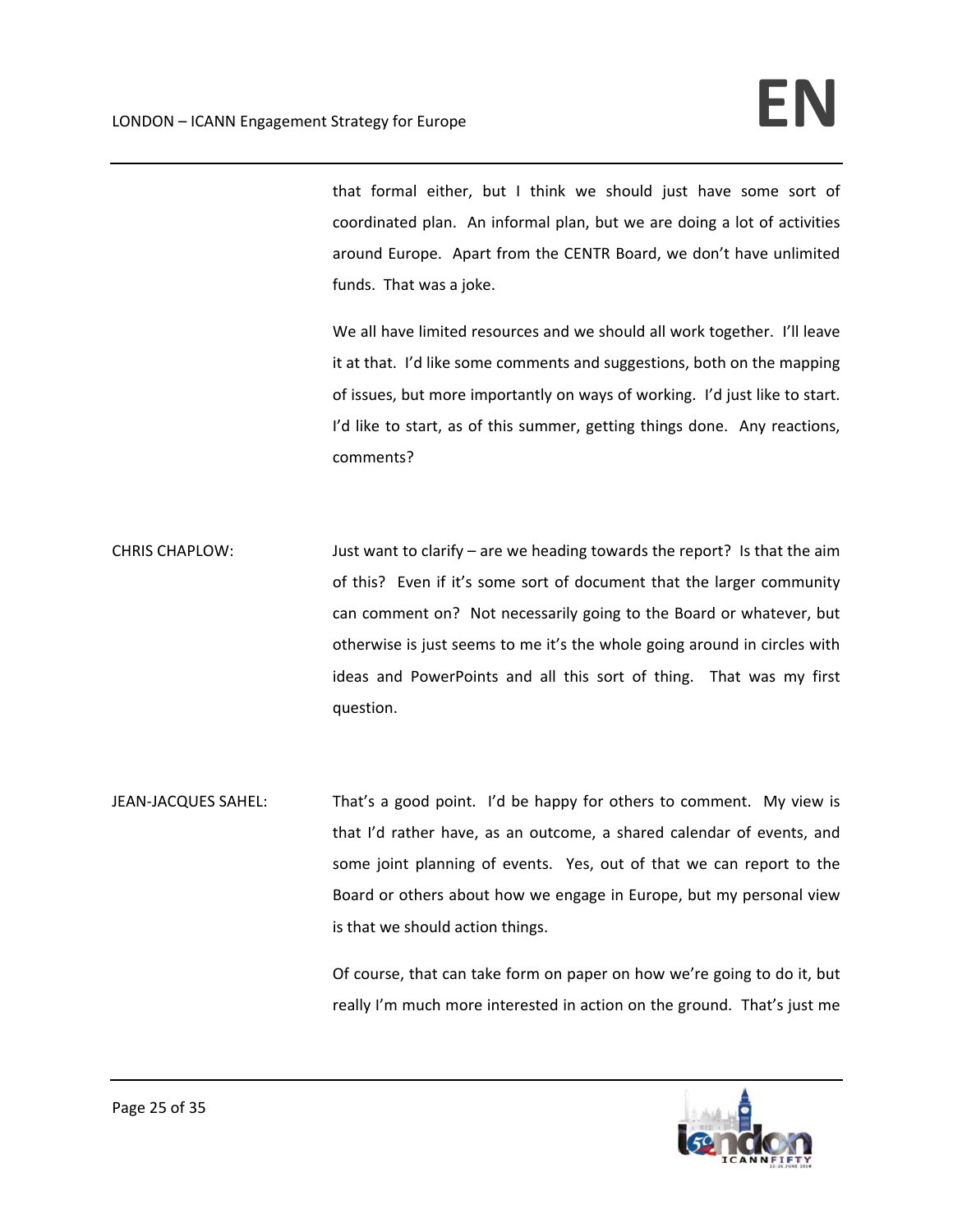maybe. I don't know if one of us thinks… If you think a report would be useful, sure.

- CHRIS CHAPLOW: Maybe the word "report" was too heavy, but at least some sort of document where everything's in one place. Give it another name, not a "work project" because this has gone around and around in circles since 47. There's an advantage to that. We can look and see what the other groups are doing, and some people over there, and come back with good ideas, I suggest.
- SPEAKER: Hi there. Europe@icann.org, what mailing list is this? is that a mailing list you'd like us to subscribe to, or is that you?
- JEAN-JACQUES SAHEL: That's us. We could create a mailing list. This is just us to say if you want to reach us…
- SPEAKER: Okay. I have a few suggestions I'd like to throw on the table to get us rolling here. First, I like your ideas here. I think that something concrete we can do is have a mailing list for those that would like to participate. What I also think would be good is that it's great to have a committee of people and everybody can bring forward their point, but I think that designing by committee would be a little difficult.

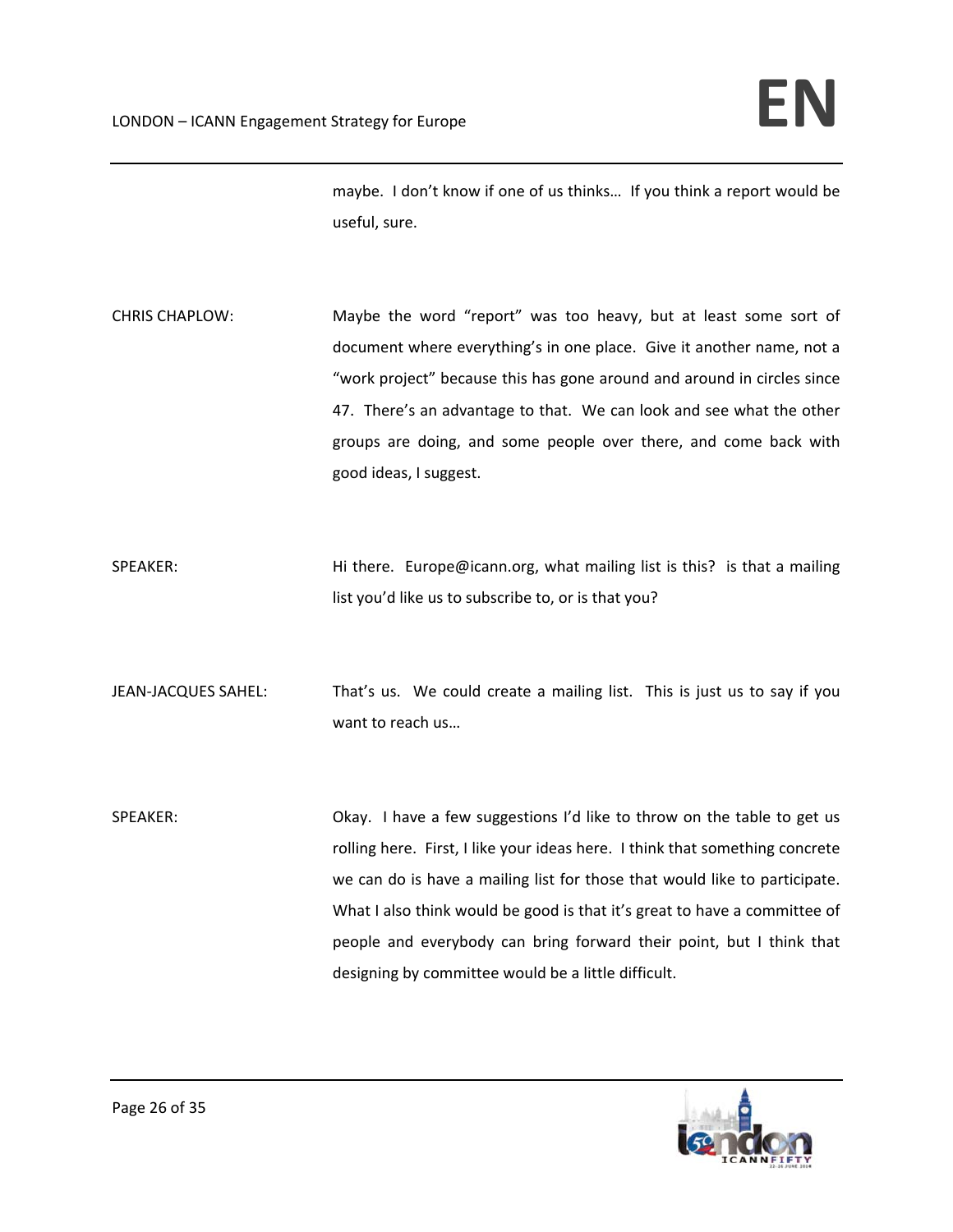I looked at the lovely bubbles of light pastels that you put up on the other slide, and I think what you can do is probably call on each one of these groups to provide you with one or two individuals, to maybe come together and have an offsite telephone conference call, Skype call, whatever, to bring down some of these issues, clearly, from each one of those groups.

Then you can have a set that you can publish to a list, that everybody can then comment on. I think this is probably the quickest way you'll get the kind of feedback that you're looking for. Otherwise, I think designing by committee, when we only come together at a meeting, I think we'll lose a lot of time. It would be great in the in between if you had that. Then when we came to a meeting like this we could actually touch upon those issues.

Now, I know not every single issue would be able to be pointed out, and I'd imagine that at some stage it wouldn't be interesting for the RIPE NCC to get involved in some of the pieces, but these things are topical. Things come on the plate and get off the plate, so not every group would be topical at any one given time. I think we need to digest that. Then I think that once you do that you can see what kind of commitment you can get from each group, organizations or individuals from the Internet that can contribute.

SPEAKER: Just to say that in the survey, mailing lists came out that 80% of preferences, so we're going to do that.



Page 27 of 35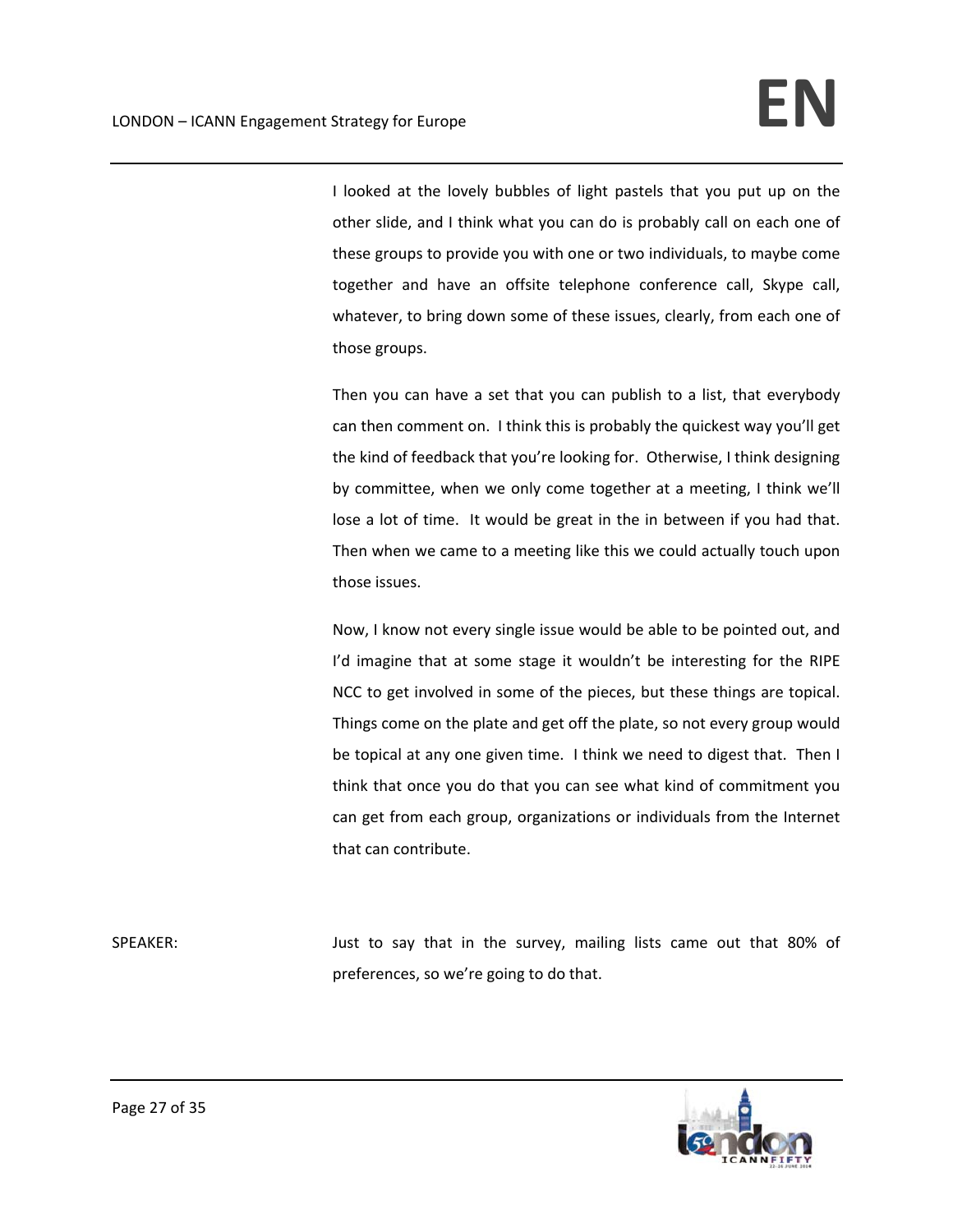SPEAKER: [unclear 01:03:18] from [ABDI], a member of EURALO. Three concrete issues. One, you talk about mapping the stakeholders. There are already some good initiatives in this respect. Oksana, sitting next to you, has made a great map that she shared on the EURALO mailing list with who's who on the European level. It might not be perfect, but it's certainly perfectible, so you can work on that.

> Also, there is a map of actors made by our colleagues from The Diplo Foundation. Two, on engagement of stakeholders, I'm not sure if I saw it completely, or if it wasn't on the list, but I think we need to somehow include the academia sector. There are a lot of activities going on in this respect. In a number of European countries there is a European project that also aims to talk about Internet governance, called "Mapping". There is plenty of room there.

> Also, I'm not sure if you mentioned about governments, or that's part of GAC, or it needs to be separate. This is a sensitive discussion, and maybe it's not a good place to discuss it right now, but it's something that you need to look into. The third point, related to the issues, I think there will be two parts. One, our [unclear 01:04:36] related to our part of Europe, being the Council of Europe of the European Union.

> There is the [unclear 01:04:47] Directive, there is the Data Protection Regulation that came up in a lot of discussions we had today on WHOIS and privacy issues. I agree that we need to think generally about what the interests are for Europe in ICANN and in our activities. We started to have this discussion among our ALSes yesterday at our GA in EURALO. We didn't have time to finish it, but I think we were going towards a direction to really support users' rights and users' interests.

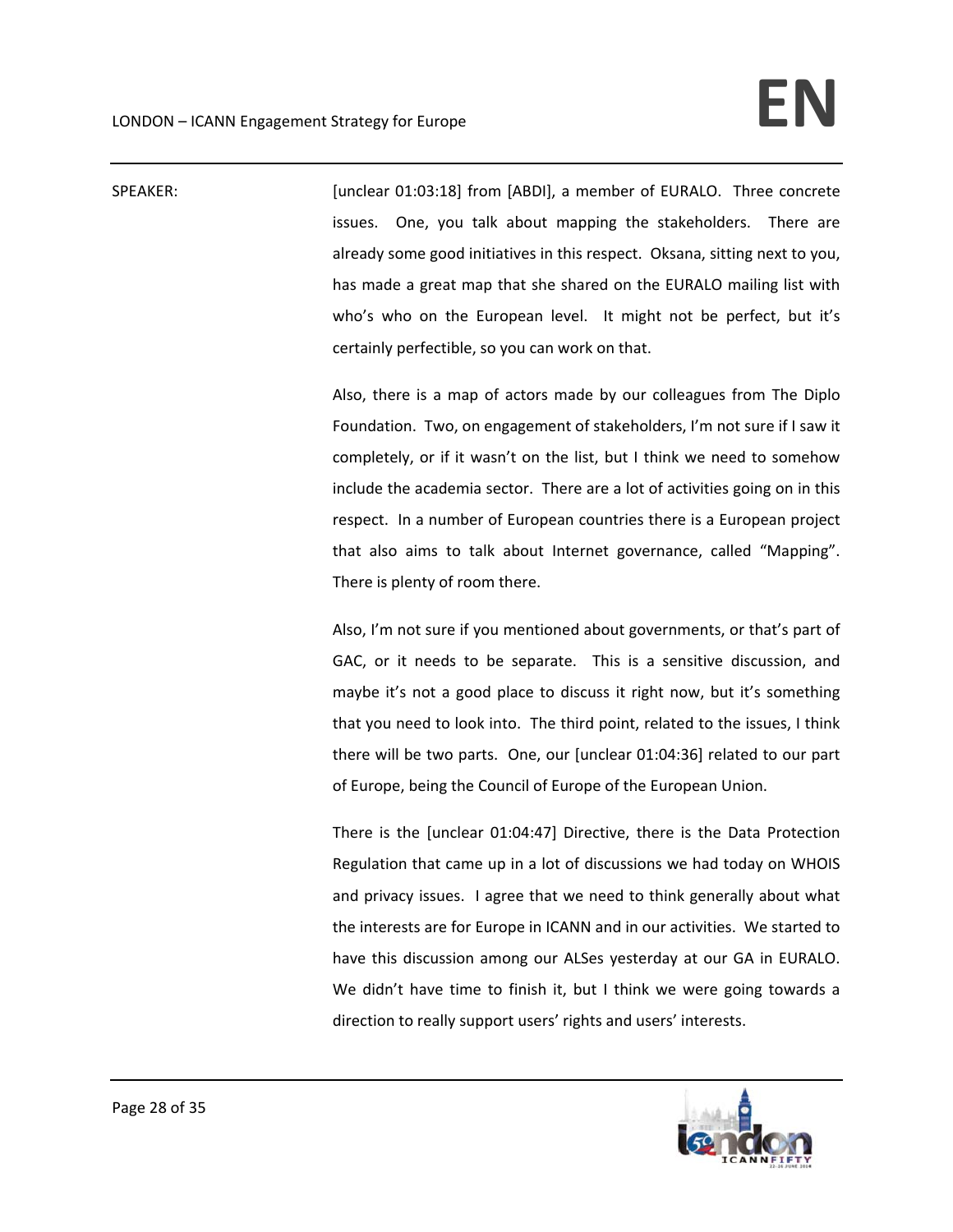When we're talking about user rights we're talking about digital civil rights. This is key to our activity, and sometimes, but not all the time, it also relates to the work that ICANN is doing. Thank you.

- JEAN-JACQUES SAHEL: Thank you. I've got Wolf and Jeremy. Very briefly to mention that yes, academia and governments were mentioned in the most pastel of circles.
- ANNETTE MUEHLBERG: I just would like to add, on the mapping of persons I'd like to add that we include those Europeans who are engaged in ICANN. So that we have a list of what the functions are within ICANN too, in this mapping list. That's just one thing. The other thing is I would like to support what Wolfgang said. We are very much interested, obviously, in the users' interests, but also in what other people see that might be interesting for users as registrants.

In their functions there are issues coming up, which they could give us a hint on, or we could help in other situations. For example, we had this WHOIS discussion today, and I think this is a really very severe issue in the broad sense, because it's about legal stuff, like really legal stuff. We said how can we avoid suing registries and get to the real cause, which is ICANN, so that we can comply to the laws in Europe?

I think there are a lot of issues we could discuss more in-depth on the... My English is so bad. Just that everyone has a certain knowledge of their function in the job. I think this would be interesting, to get insight and ask what they think the users' interests are. That's my wish. Thank you.

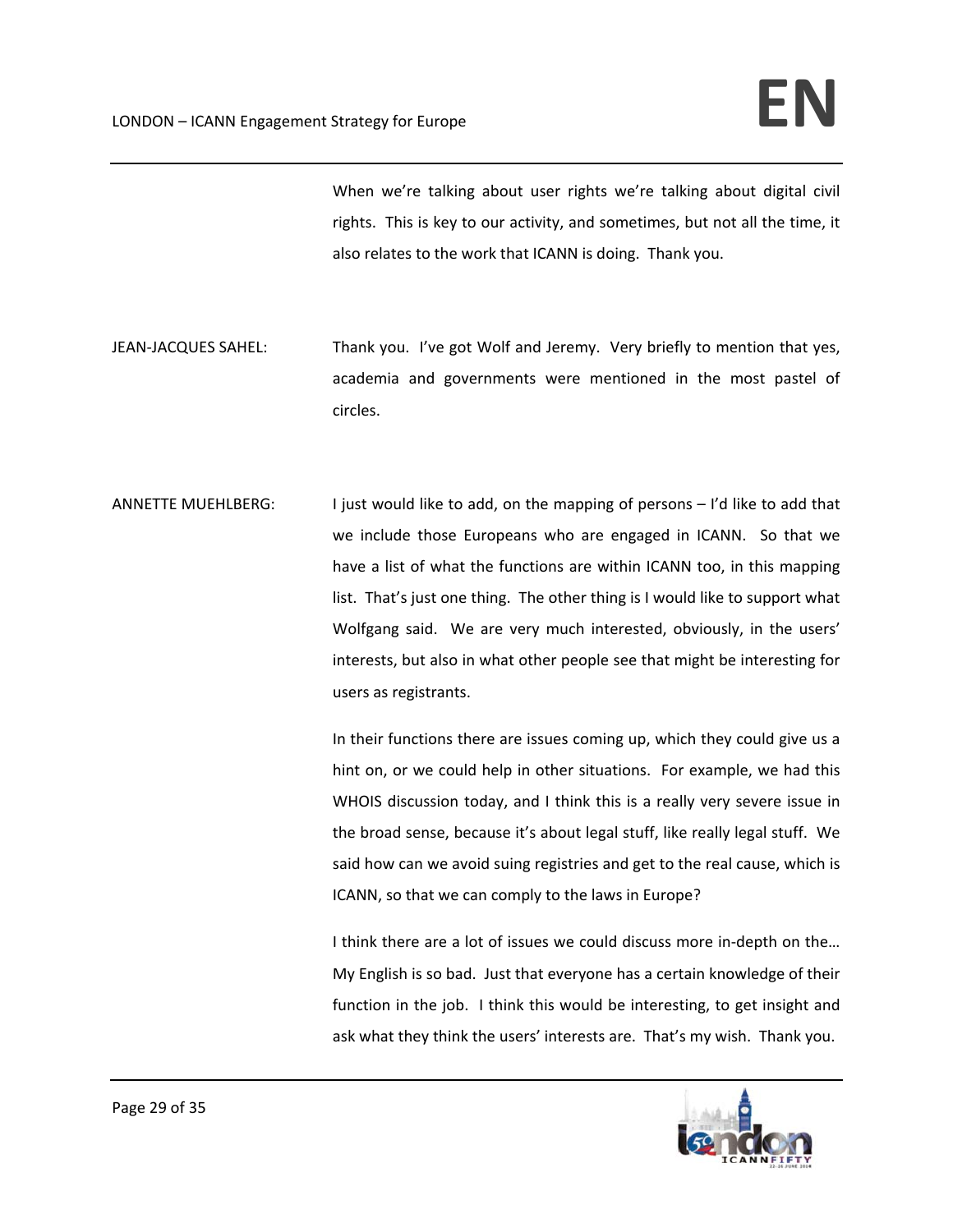JEREMY [BILL]: My name's Jeremy [Bill]. I rarely contribute to discussions in ICANN, because I don't represent anyone but myself. I'm just an independent consultant, but I know a number of the people here and I've been around for a long time. I wanted to intervene here just to ask a question, because something really strikes me, and that's that there's a real difference between what's being discussed here, and what's being discussed at the GAC and particularly at the high‐level meeting they just had.

> There, mainly European countries said that .wine and .vin were crucial issues for ICANN, and that it would make or break the ICANN multistakeholder model, and other issues to do with sensitive strings, such as geographic names. I just wonder... You just mentioned the governments were a sensitive issue, and maybe too sensitive, but if that's extreme language being used in the GAC, is that either just politician's hyperbole, and this is where the action is?

> Or is it just a classic case that two communities are completely disassociated from each other? If so, isn't that something that should be thought about, and that something should be done about to bring this community, the government community, and who they're dealing with, closer together?

JEAN-JACQUES SAHEL: Thank you Jeremy. I think that's a really good question, and I think we've got a representative from the [unclear 01:09:30] region?

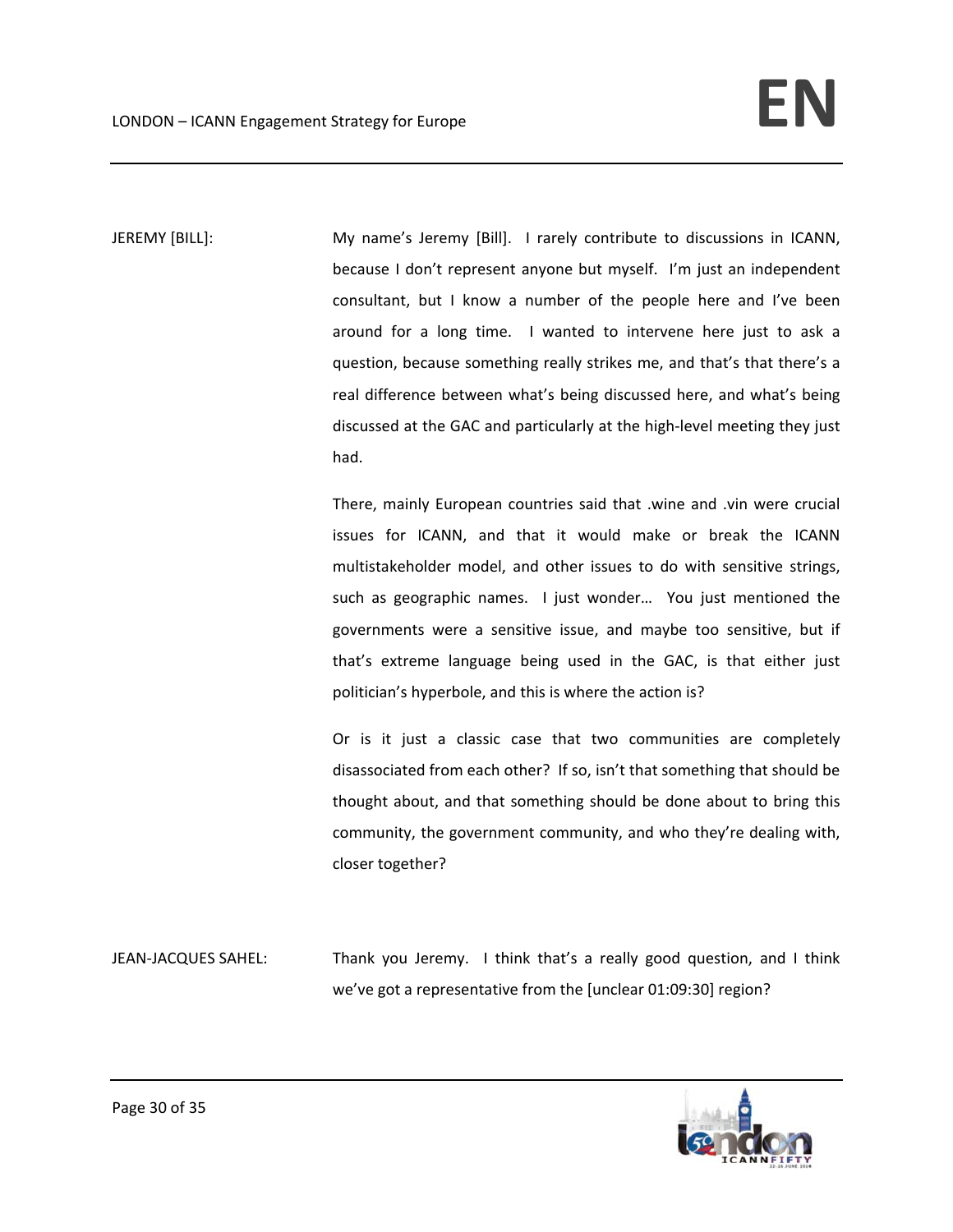WOLF LUDWIG: Well, thanks a lot for this contribution. I think what we hear at the moment at the GAC level, and the crowd of European GAC representatives, somehow demonstrates, not only today but over a couple of years, how far from user realities these people are. They have problems and concerns, which wouldn't come into my mind as a basic problem of an average European Internet user – if there is an animal like an average European Internet user.

> I really believe – there may be some exceptions, and I also know some exception on the GAC – that the general output and recommendations, and the GAC communicaé, etcetera, which will be published tomorrow, somehow always demonstrates there is a huge gap of understanding between the different levels. I observed over a couple of years what Annette mentioned before – that from a user point of view we have many more interests and concerns in common with some business actors than with governmental representatives.

> I think this is work in progress. My last remark is on an outcome, and whether we need a report or a paper. I understand this whole endeavor as a constant work in progress, because the moment you would publish a report it would most probably be outdated a year later. Therefore to have some basics and a working platform, we can share and continuously update. That in my opinion makes much more sense than just publishing a report or paper. Thanks.

SPEAKER: I'd like to relate to one of the earlier slides with the cake diagram, which showed some of the replies of the people who were asking which issues are important for them. One of the issues was capacity building. I'm

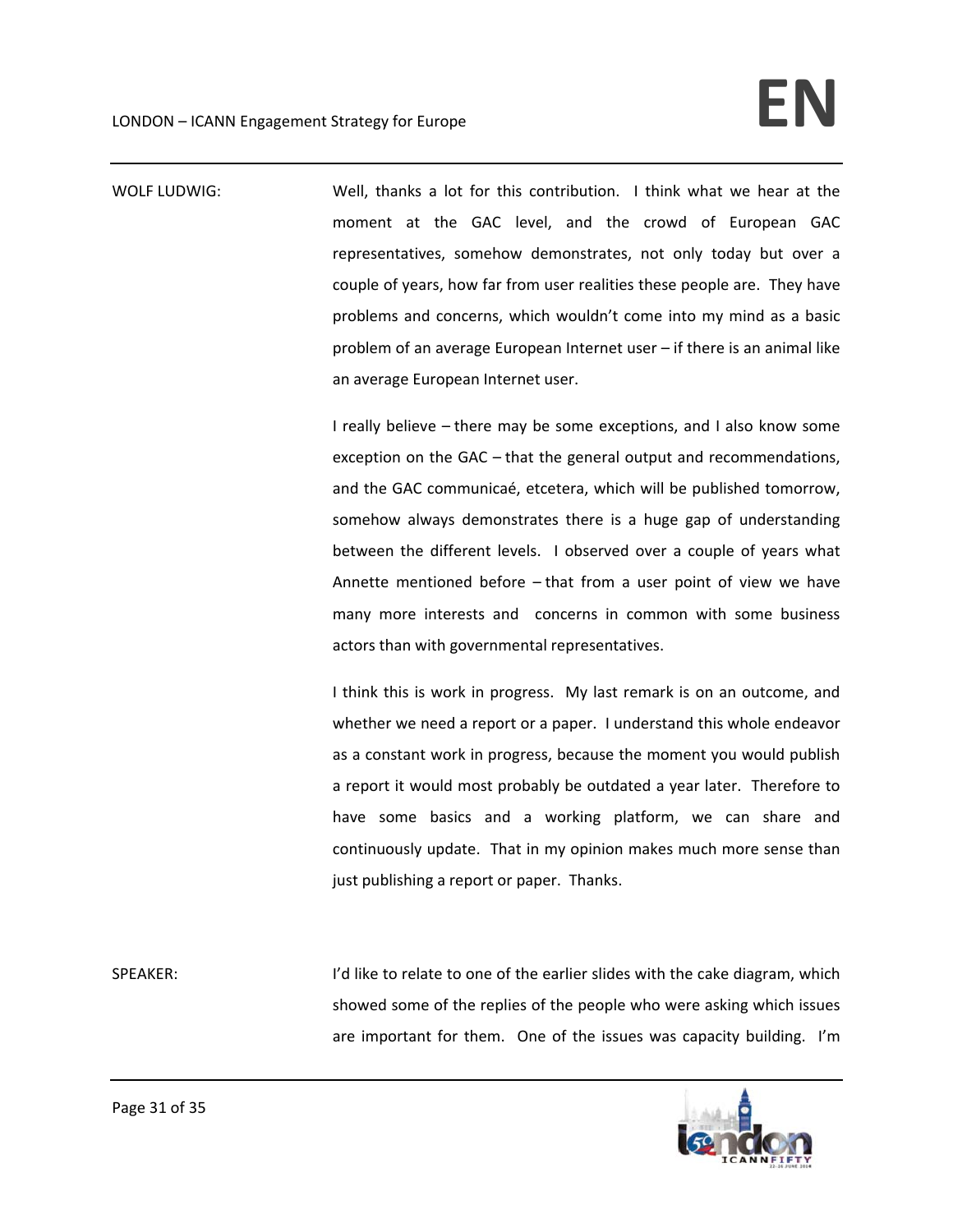representing a rather small organization that's mainly active on the national level. From our perspective, for example right now, the German Government has announced it will produce what they call an Internet strategy. We don't know what this will be, but in order for us to lobby our government, it's important to know what's going on internationally, and then feed that into the process.

Lobbying usually works in the way that you approach a politician and you offer a service for free for the politician, and in return he offers you some influence or at least his ear. The service I can offer, as a representative of my NGO in Germany, is to be able to collect knowledge, on an international level, and give it to him where he needs it. Now, if you support me in doing that job, I can send the right messages.

Capacity building is not only about capacity building for me. Capacity building is about putting our local people, on the national level, into a position in which they become experts, which you cannot bypass.

CHRIS CHAPLOW: Thank you. Just to be brief, to answer the consultant gentleman at the back, my answer would be to remind the group that my understanding is that this isn't ICANN European Strategy, this is ICANN European Engagement Strategy. I think there lies the difference. Thanks.

NIGEL HICKSON: Just a couple of reflections, if I may. First of all, on the survey, which we did following discussions on the last two ICANN sessions – the survey was a way of judging what issues to engage on. Yes, as Chris said, it was

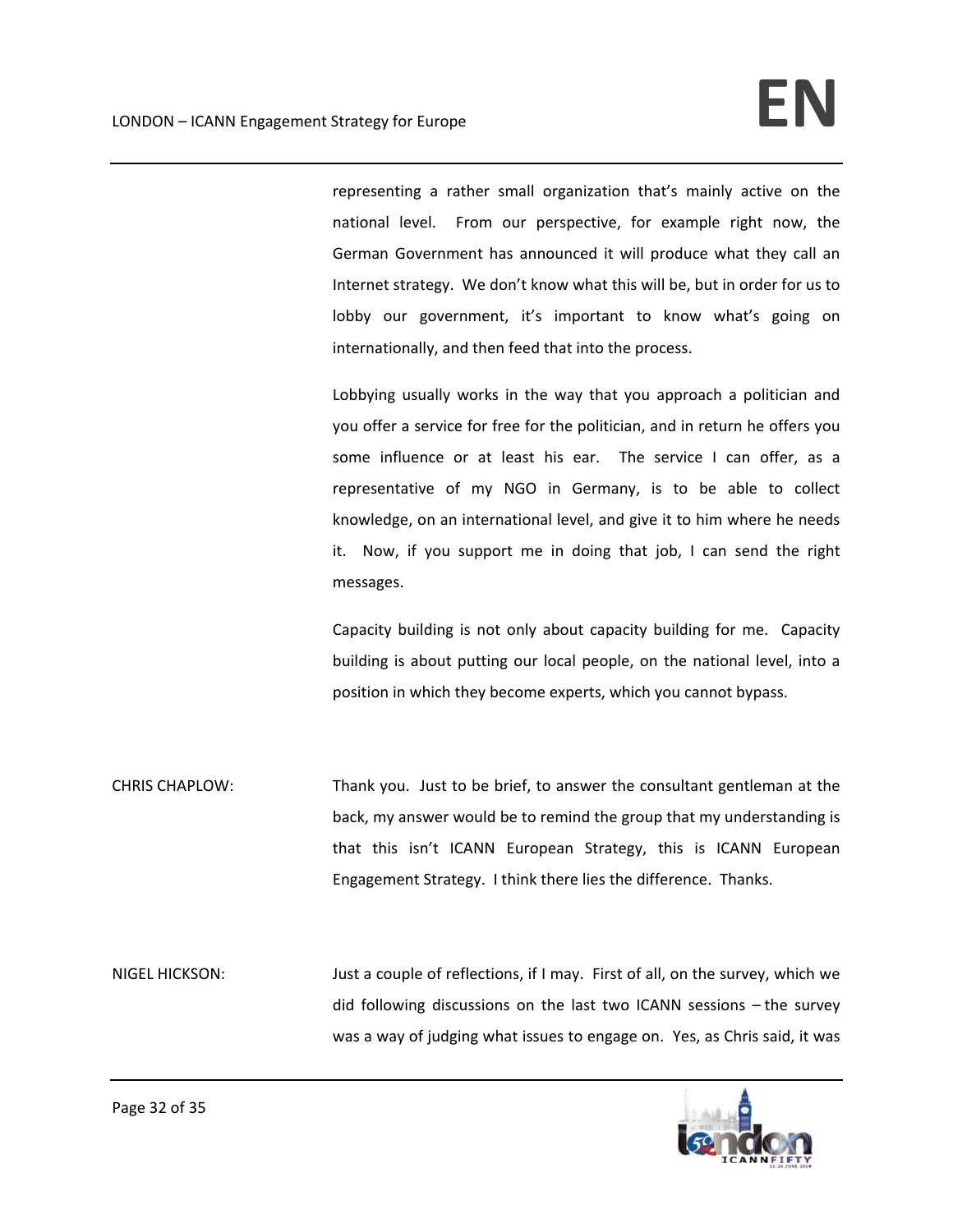very much that we decided some ICANN meetings back that it was essentially an engagement strategy we were engaged with here.

Secondly, on the point of the GAC, I think what became clear in earlier discussions was not so much that we should engage ourselves here on the outcome of particular issues. The .wine and the .vin is, if you like, an outcome of a particular strategy. It was that we should try and input European views into the strategic make up of particular policy issues at ICANN. If we take for instance one of the topics that came up two or three ICANN meetings ago, that was the Registry Accreditation Agreement.

Perhaps if we'd had a European engagement structure when the RAA 13 had been drawn up, that might have been very different. Of course, there's now an opportunity, if there's going to be a second round of the gTLD process, which there will be, to be able to input a European structure into that.

In the same way, the accountability review, one of the issues being looked at in the accountability view, is how the GAC is structured. If there's a particular European view there, again, that's an input into the process. Thank you.

SPEAKER: **I** just wanted to thank the gentleman who pointed out that the constituencies are so far away from each other, if we are talking here about the same issues as the GAC was. For that particular issue we have to remember that there is the new Cross‐Community Working Group process developed, so that might reveal some pain.

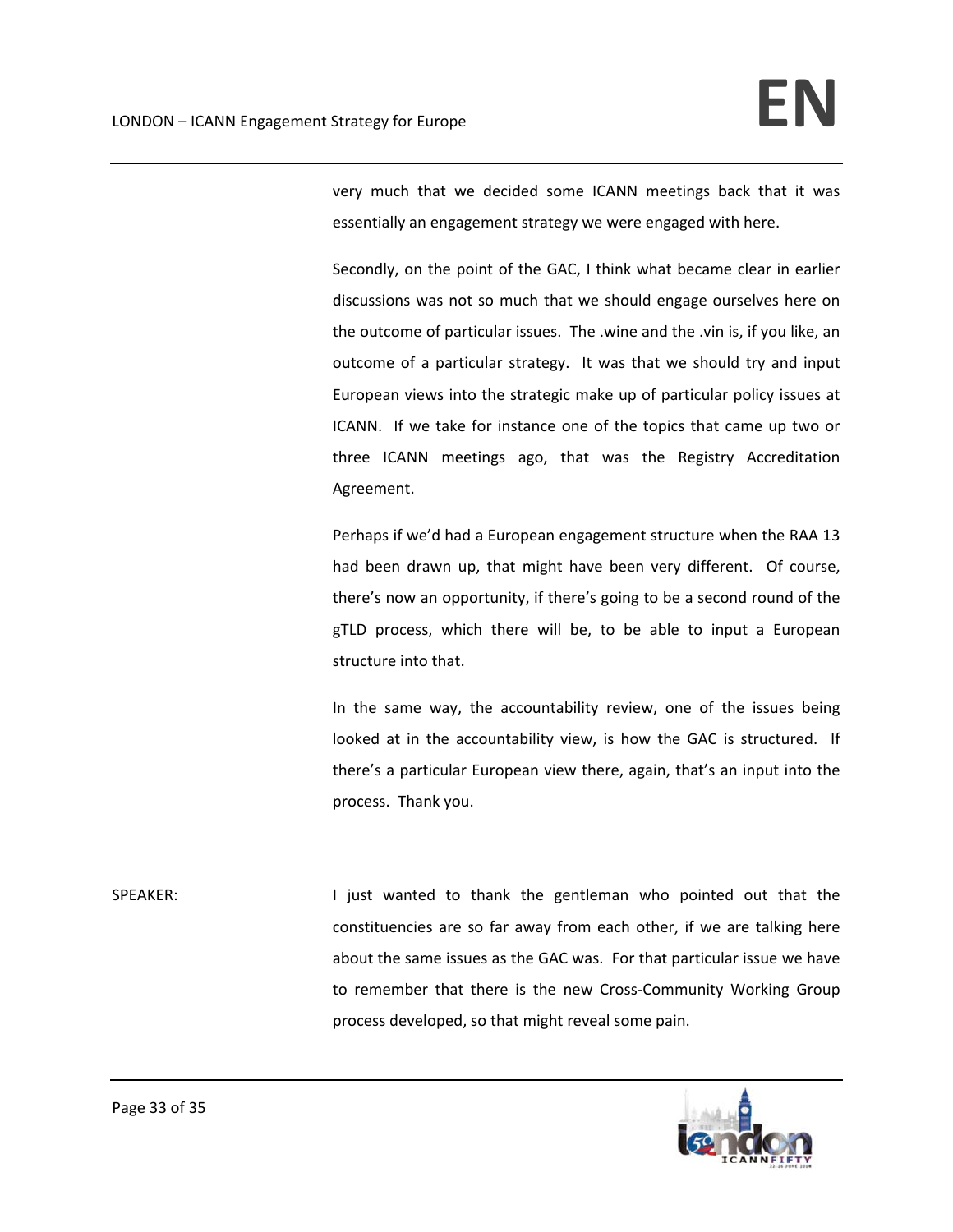About the European case, where they're specifically discussing about .wine and .vin, I would also support the right hand side here, that's it's merely an issue of the European Union as it relates to how Europe are going to protect the trademark. In the Union there is also the outreach or external relations department, which would actually be the right place to solve these issues, not ICANN. Please let's head soon for the buses, because they're leaving soon. Thank you.

SPEAKER: Five seconds. I'd just like to [unclear 01:17:01] what Christoph said about do count on local structures, do count on EURALO, because we know closely our ground, so take advantage of that.

JEAN-JACQUES SAHEL: Thank you. I think we need to wrap up. We will set up a mailing list. I'll just say, send a note to europe@icann.org please, and you will be on a mailing list. Separately, what I'd ask from all of you, especially in the representative organizations like EURALO, ISOC, CENTR, etcetera, I'd like to take up Paul Rendek's suggestion that a small representative group of this wider group tries to have a conference call or, if not, an away day. I'd like answers by the end of next week. Thank you. That's the  $4<sup>th</sup>$  of July.

> For our independence. I want a name, or two names, for each organization, by the end of  $4<sup>th</sup>$  of July. I want them for EURALO, for ISOC, etcetera. I'd be happy to have other volunteers, if the group doesn't get too big. Then I'll circulate a Doodle so that we can have a